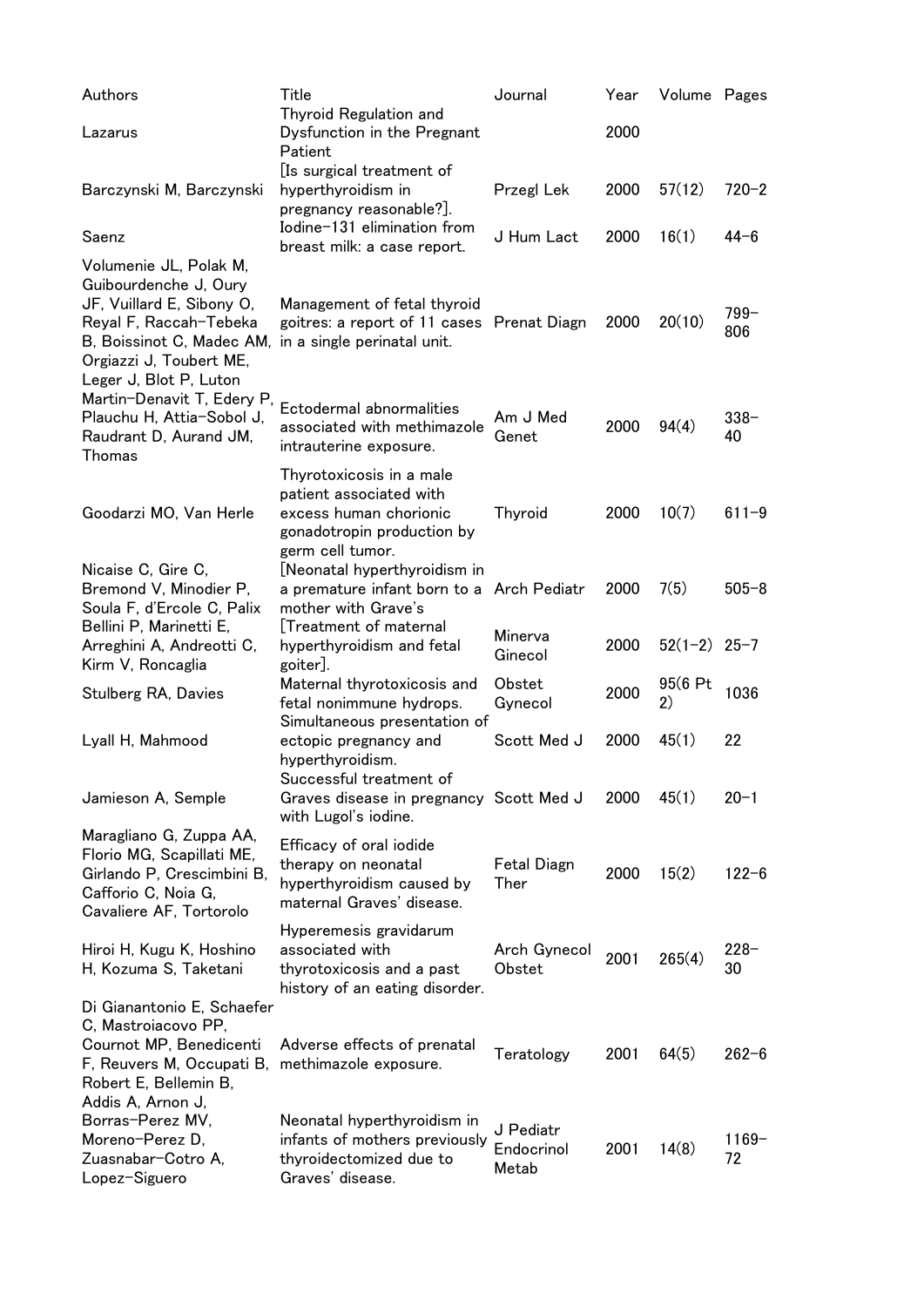| Sekhar RV, Vassilopoulou- lactation, and<br>Sellin                                                            | Interplay of pregnancy,<br>hyperthyroidism leading to<br>severe osteoporosis in a                                                                                                           | Endocr Pract                     | 2001 | 7(4)   | $262 - 6$       |
|---------------------------------------------------------------------------------------------------------------|---------------------------------------------------------------------------------------------------------------------------------------------------------------------------------------------|----------------------------------|------|--------|-----------------|
| Duncombe GJ, Dickinson                                                                                        | Fetal thyrotoxicosis after<br>maternal thyroidectomy.                                                                                                                                       | Aust N Z J<br>Obstet<br>Gynaecol | 2001 | 41(2)  | $224 - 7$       |
| Higuchi R, Kumagai T,<br>Kobayashi M, Minami T,<br>Koyama H, Ishii                                            | Short-term hyperthyroidism<br>followed by transient<br>pituitary hypothyroidism in a<br>very low birth weight infant<br>born to a mother with<br>uncontrolled Graves'                       | Pediatrics                       | 2001 | 107(4) | E <sub>57</sub> |
| Oda M, Udaka F, Izumi Y,<br>Sakaguchi K, Kaido M,<br>Kameyama                                                 | [A case of inflammatory<br>myopathy worsened by<br>miscarriage with autoimmune<br>disorder-associated                                                                                       | No To Shinkei 2001               |      | 53(4)  | $369 -$<br>72   |
| Davison S, Lennard TW,<br>Davison J, Kendall-Taylor<br>P, Perros                                              | Management of a pregnant<br>patient with Graves' disease<br>complicated by thionamide-<br>induced neutropenia in the<br>first trimester.                                                    | Clin<br>Endocrinol<br>(Oxf)      | 2001 | 54(4)  | $559 -$<br>61   |
| Phoojaroenchanachai M,<br>Sriussadaporn S,<br>Peerapatdit T, Vannasaeng<br>S, Nitiyanant W,<br>Boonnamsiri V, | Effect of maternal<br>hyperthyroidism during late<br>pregnancy on the risk of<br>neonatal low birth weight.                                                                                 | Clin<br>Endocrinol<br>(Oxf)      | 2001 | 54(3)  | $365 -$<br>70   |
| Meister LH, Guerra IR,<br>Carvalho                                                                            | Images in thyroidology.<br>Vasculitis secondary to<br>treatment with<br>propylthiouracil.                                                                                                   | Thyroid                          | 2001 | 11(2)  | $199 -$<br>200  |
| Baskin HJ, Cobin RH,<br>Duick DS, Gharib H,<br>Guttler RB, Kaplan MM,<br>Segal                                | American Association of<br><b>Clinical Endocrinologists</b><br>medical guidelines for clinical<br>practice for the evaluation<br>and treatment of<br>hyperthyroidism and<br>hypothyroidism. | <b>Endocr Pract</b>              | 2002 | 8(6)   | $457 -$<br>69   |
| Kontoleon P, Ilias I,<br>Koutras DA, Kontogiannis<br>D, Papapetrou                                            | Successful treatment with<br>carbimazole of a<br>hyperthyroid pregnancy with<br>hepatic impairment after<br>propylthiouracil                                                                | Clin Exp<br>Obstet<br>Gynecol    | 2002 | 29(4)  | $304 - 5$       |
| Izhar R, Ghani                                                                                                | administration: a case report.<br>Aplasia cutis congenita and<br>antithyroid drugs.<br>A successful pregnancy and                                                                           | J Pak Med<br>Assoc               | 2002 | 52(11) | $526 - 8$       |
| Yamashita Y, Yamane K,<br>Fujikawa R, Okubo M,<br>Kohno                                                       | delivery case of Graves'<br>disease with<br>myeloperoxidase<br>antineutrophil cytoplasmic<br>antibody induced by                                                                            | Endocr J                         | 2002 | 49(5)  | $555 - 9$       |
| Nakagawa Y, Mori K,<br>Hoshikawa S, Yamamoto<br>M, Ito S, Yoshida                                             | Postpartum recurrence of<br>Graves' hyperthyroidism can<br>be prevented by the<br>continuation of antithyroid<br>drugs during pregnancy.                                                    | Clin<br>Endocrinol<br>(Oxf)      | 2002 | 57(4)  | $467 -$<br>71   |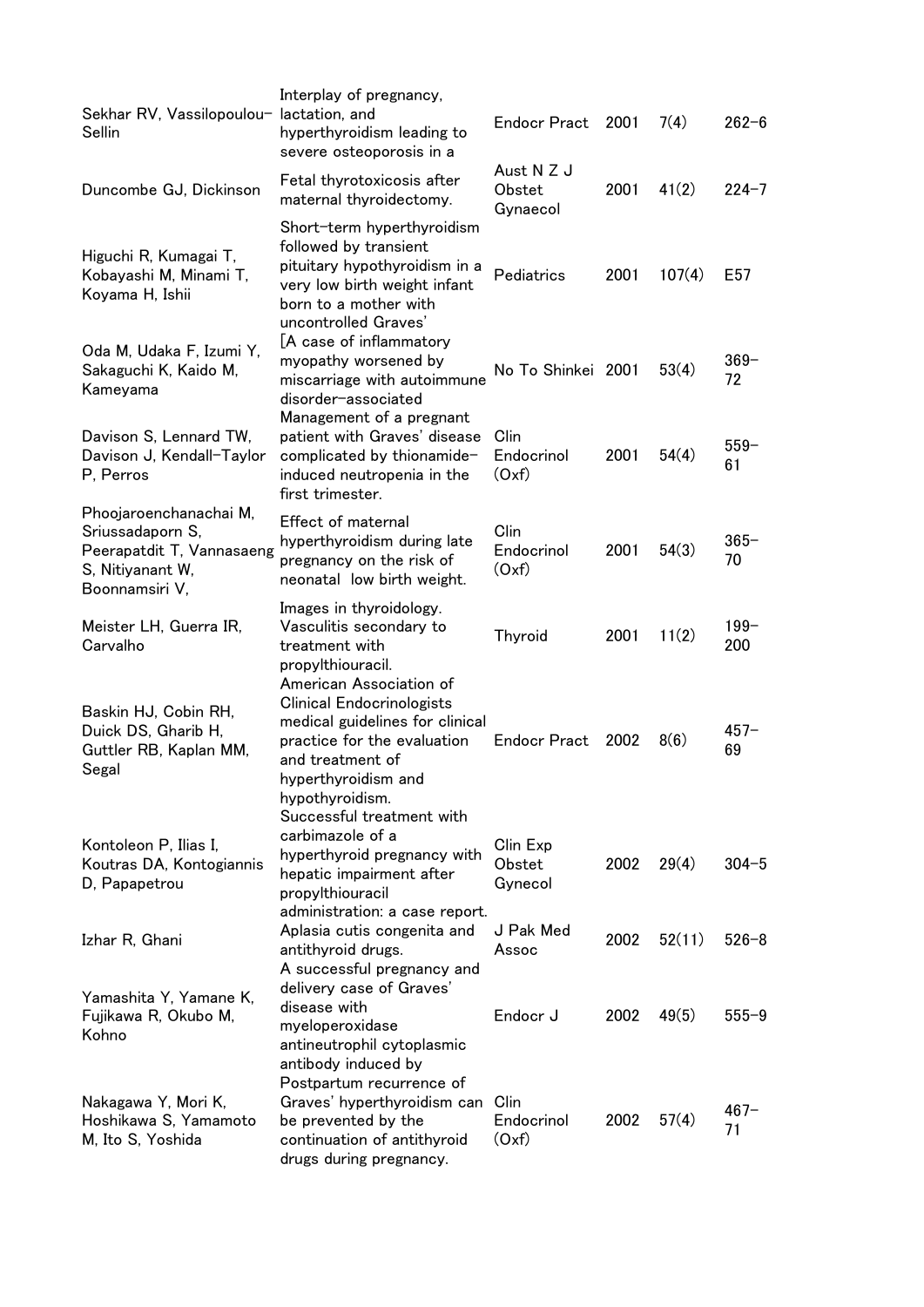| Barwell J, Fox GF, Round<br>J, Berg                                                                       | Choanal atresia: the result of<br>maternal thyrotoxicosis or<br>fetal carbimazole?                                                           | Am J Med<br>Genet                                      | 2002 | 111(1)    | $55 - 6$<br>discus<br>sion 54       |
|-----------------------------------------------------------------------------------------------------------|----------------------------------------------------------------------------------------------------------------------------------------------|--------------------------------------------------------|------|-----------|-------------------------------------|
| Listernick                                                                                                | A newborn with abdominal<br>distention.                                                                                                      | Pediatr Ann                                            | 2002 | 31(5)     | $284 - 7$                           |
| Brosvic GM, Taylor JN,<br>Dihoff                                                                          | Influences of early thyroid<br>hormone manipulations:<br>delays in pup motor and<br>exploratory behavior are<br>evident in adult operant     | Physiol Behav 2002                                     |      | 75(5)     | $697 -$<br>715                      |
| Misra M, Levitsky LL, Lee                                                                                 | Transient hyperthyroidism in<br>an adolescent with<br>hydatidiform mole.                                                                     | J Pediatr                                              | 2002 | 140(3)    | $362 - 6$                           |
| Dahlen                                                                                                    | Managing patients with acute Crit Care<br>thyrotoxicosis.                                                                                    | <b>Nurse</b>                                           | 2002 | 22(1)     | $62 - 9$                            |
| Streetman DD, Khanderia                                                                                   | Diagnosis and treatment of<br>Graves disease.<br>Thyroid function in breast-                                                                 | Ann<br>Pharmacother                                    | 2003 | $37(7-8)$ | $1100 -$<br>9                       |
| Azizi                                                                                                     | fed infants is not affected by<br>methimazole-induced<br>maternal hypothyroidism:<br>results of a retrospective                              | J Endocrinol<br>Invest                                 | 2003 | 26(4)     | $301 - 4$                           |
| Ferraris S, Valenzise M,<br>Lerone M, Divizia MT,<br>Rosaia L, Blaid D, Nemelka<br>O, Ferrero GB, Silengo | Malformations following<br>methimazole exposure in<br>utero: an open issue.                                                                  | <b>Birth Defects</b><br>Res A Clin Mol 2003<br>Teratol |      | 67(12)    | $989 -$<br>92                       |
| Azizi F, Bahrainian M,<br>Khamseh ME, Khoshniat                                                           | Intellectual development and<br>thyroid function in children<br>who were breast-fed by<br>thyrotoxic mothers taking<br>methimazole.          | J Pediatr<br>Endocrinol<br>Metab                       | 2003 | 16(9)     | $1239 -$<br>43                      |
| Markham LA, Stevens                                                                                       | A case report of neonatal<br>thyrotoxicosis due to<br>maternal autoimmune<br>hyperthyroidism.                                                | Adv Neonatal<br>Care                                   | 2003 | 3(6)      | $272 -$<br>82;<br>quiz<br>$283 - 5$ |
| Chan                                                                                                      | Gestational transient<br>thyrotoxicosis.                                                                                                     | Am J Emerg<br>Med                                      | 2003 | 21(6)     | 506                                 |
| Matsumoto T, Miyakoshi K, Fetal goitrous<br>Kasai K, Ishimoto H,<br>Tanaka M, Ikeda K,<br>Yoshimura       | hypothyroidism followed by<br>neonatal transient<br>hyperthyroidism. A case<br>Serial in utero                                               | Fetal Diagn<br>Ther                                    | 2003 | 18(6)     | $459 -$<br>62                       |
| Cohen O, Pinhas-Hamiel<br>O, Sivan E, Dolitski M,<br>Lipitz S, Achiron                                    | ultrasonographic<br>measurements of the fetal<br>thyroid: a new<br>complementary tool in the<br>management of maternal<br>hyperthyroidism in | Prenat Diagn                                           | 2003 | 23(9)     | $740 - 2$                           |
| Panamonta O,<br>Luanratanakorn S,<br>Thampratankul<br>Chabrolle JP, Bruel H, El                           | Molar pregnancy and<br>hyperthyroidism in a 13<br>year-old girl.                                                                             | J Pediatr<br>Endocrinol<br>Metab                       | 2003 | 16(5)     | $787 - 9$                           |
| Khoury E, Poinsot J,<br>Amusini P, Benouada A,<br>Marie                                                   | [Methimazole and choanal<br>atresia].                                                                                                        | Arch Pediatr                                           | 2003 | 10(5)     | $463 - 4$                           |
|                                                                                                           | Graves' disease in                                                                                                                           |                                                        |      |           |                                     |
| Nachum Z, Rakover Y,<br>Weiner E, Shalev                                                                  | pregnancy: prospective<br>evaluation of a selective<br>invasive treatment protocol.                                                          | Am J Obstet<br>Gynecol                                 | 2003 | 189(1)    | $159 -$<br>65                       |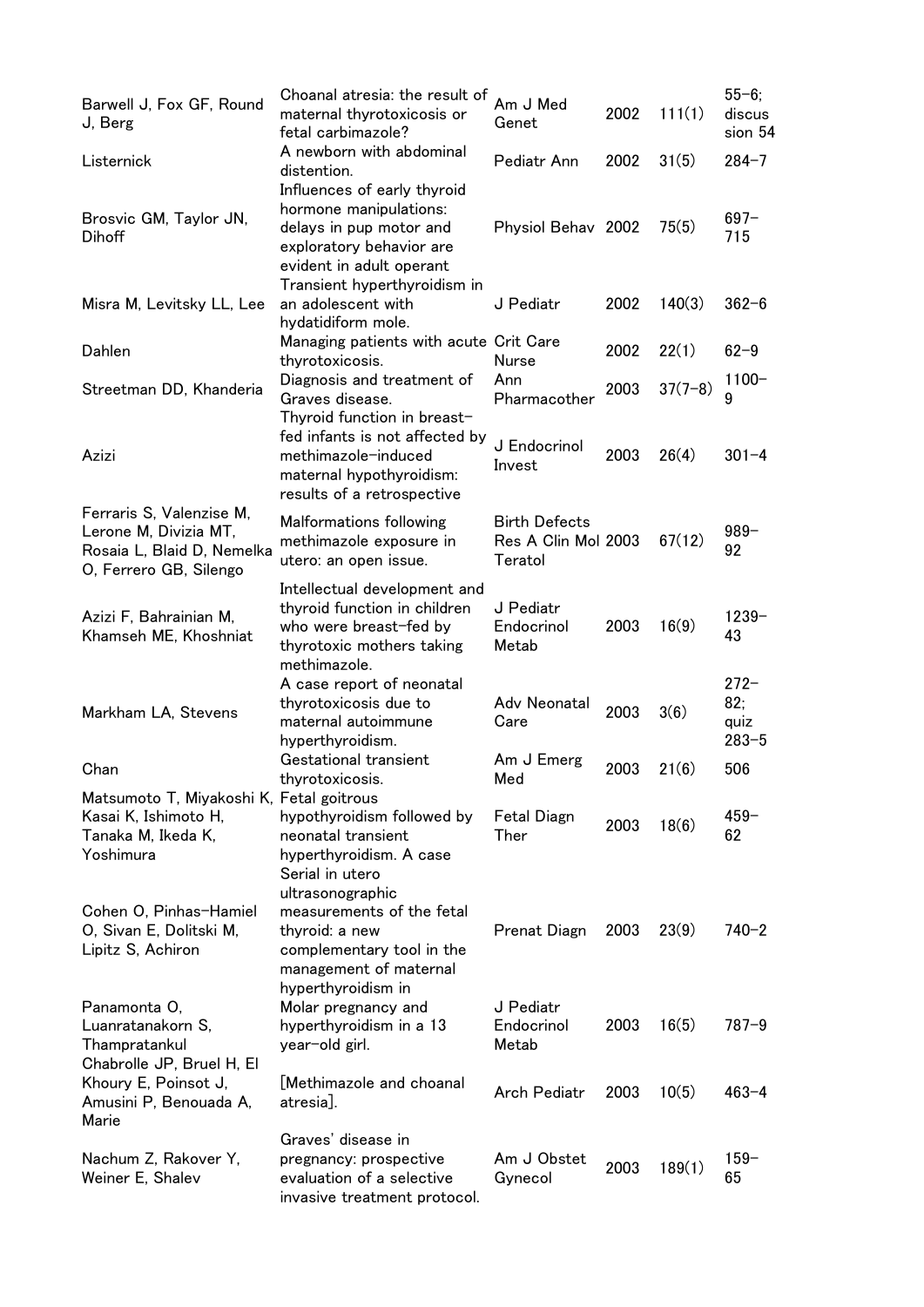| Guignon AM, Mallaret MP,<br>Jouk                                              | Carbimazole-related<br>gastroschisis.                                                                                                           | Ann<br>Pharmacother                       | 2003 | 37(6)            | $829 -$<br>31  |
|-------------------------------------------------------------------------------|-------------------------------------------------------------------------------------------------------------------------------------------------|-------------------------------------------|------|------------------|----------------|
| Shahid                                                                        | Pregnancy with<br>hyperthyroidism.                                                                                                              | J Coll<br>Physicians<br>Surg Pak          | 2003 | 13(5)            | $255 - 9$      |
| Seoud M, Nassar A, Usta I,<br>Mansour M, Salti I, Younes                      | Gastrointestinal<br>malformations in two infants<br>born to women with<br>hyperthyroidism untreated<br>in the first trimester.                  | Am J<br>Perinatol                         | 2003 | 20(2)            | $59 - 62$      |
| Coccia ME, Pasquini L,<br>Comparetto C, Scarselli                             | Hyperreactio luteinalis in a<br>woman with high-risk<br>factors. A case report.                                                                 | J Reprod Med 2003                         |      | 48(2)            | $127 - 9$      |
| Franklyn                                                                      | Thyrotoxicosis.                                                                                                                                 | Clin Med<br>(Lond)                        | 2003 | 3(1)             | $11 - 5$       |
| Navaneethakrishnan R,<br>Lindow SW, Masson EA,<br>Allan                       | Recurrent gestational<br>thyrotoxicosis presenting as<br>recurrent hyperemesis<br>gravidarum--report of two<br>cases.                           | J Obstet<br>Gynaecol                      | 2004 | 24(7)            | $774 - 5$      |
| Fussl                                                                         | [The thyroid impaired only<br>latently. When to treat, when<br>not to?].                                                                        | MMW Fortschr 2004<br>Med                  |      | $146(25)$ 4-6, 8 |                |
| Karg E, Bereg E, Gaspar L,<br>Katona M, Turi                                  | Aplasia cutis congenita after<br>methimazole exposure in<br>utero.                                                                              | Pediatr<br>Dermatol                       | 2004 | 21(4)            | $491 - 4$      |
| Nakamura S, Isaji M,<br>Ishimori                                              | Thyroid hemiagenesis with<br>postpartum silent thyroiditis.                                                                                     | Intern Med                                | 2004 | 43(4)            | $306 - 9$      |
| Tilbrook LK, Slater J,<br><b>Blainey</b>                                      | Testicular germ cell tumour<br>presenting as thyrotoxicosis.<br>Thyrotoxic hypokalaemic                                                         | Ann Clin<br><b>Biochem</b>                | 2004 | 41(Pt 3) 248-9   |                |
| Iheonunekwu NC, Ibrahim<br>TM, Davies D, Pickering                            | paralysis in a pregnant Afro-<br>Caribbean woman. A case<br>report and review of the                                                            | West Indian<br>Med J                      | 2004 | 53(1)            | $47 - 9$       |
| Yanai N, Shveiky                                                              | literature.<br>Fetal hydrops, associated<br>with maternal<br>propylthiouracil exposure,<br>reversed by intrauterine<br>Management of a pregnant | Ultrasound<br>Obstet<br>Gynecol           | 2004 | 23(2)            | $198 -$<br>201 |
| Cho YY, Shon HS, Yoon                                                         | patient with Graves' disease<br>complicated by<br>propylthiouracil induced                                                                      | Korean J<br>Intern Med                    | 2005 | 20(4)            | $335 - 8$      |
| Kamishlian A, Matthews N,<br>Gupta A, Filipov P,<br>Maclaren N, Anhalt H, Ten | Different outcomes of<br>neonatal thyroid function<br>after Graves' disease in<br>pregnancy: patient reports<br>and literature review.          | J Pediatr<br>Endocrinol<br>Metab          | 2005 | 18(12)           | $1357 -$<br>63 |
| Lian XL, Bai Y, Xun YH,<br>Dai WX, Guo                                        | <b>Effects of maternal</b><br>hyperthyroidism and<br>antithyroid drug therapy on<br>thyroid function of newborn<br>infants].                    | Zhongguo Yi<br>Xue Ke Xue<br>Yuan Xue Bao | 2005 | 27(6)            | $756-$<br>60   |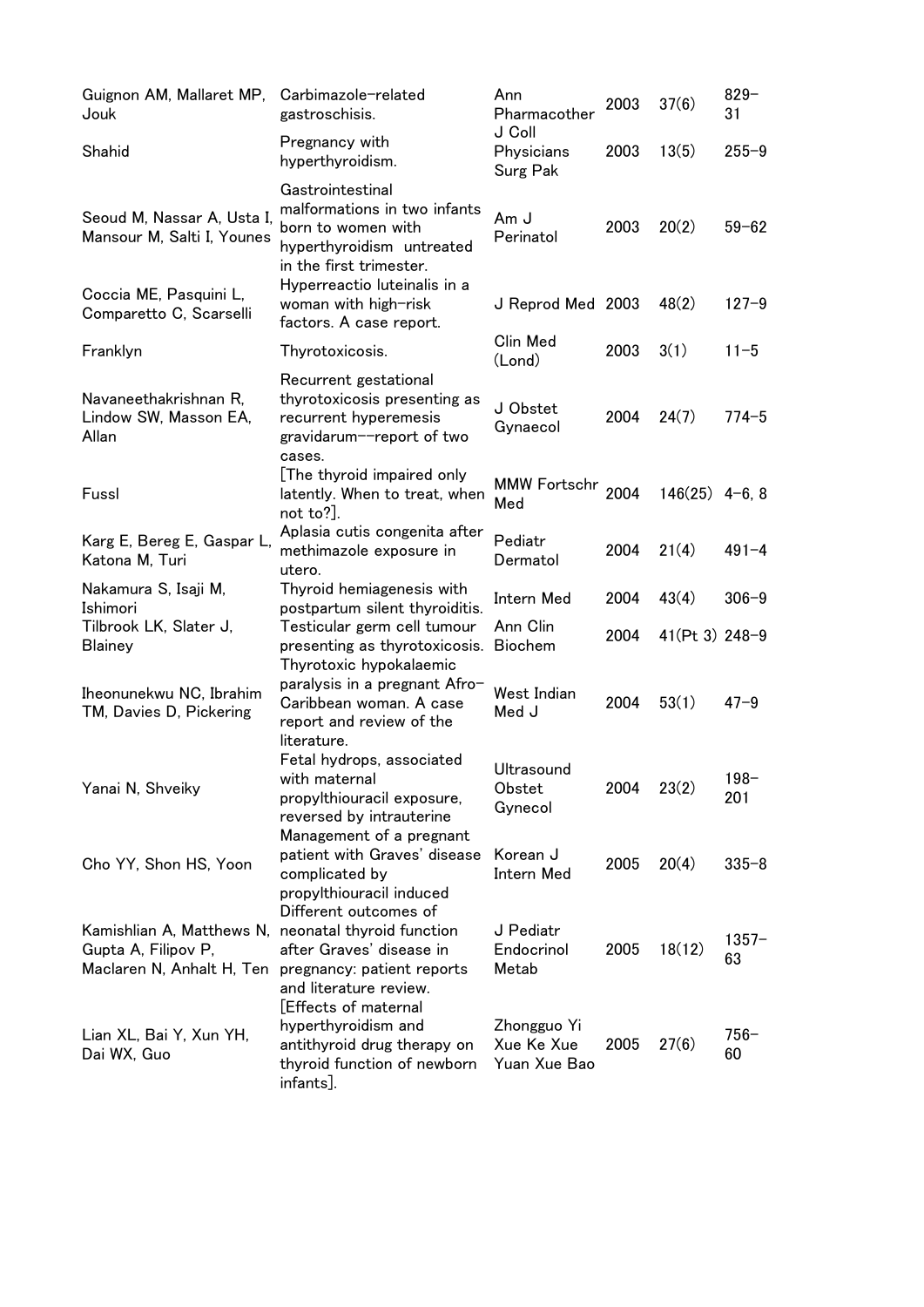| Kubota S, Ohye H, Sasaki<br>I, Nishihara E, Kudo T,<br>Fukata S, Amino N, Kuma<br>K, Mitsuda N, Miyauchi                                                                         | Successful use of iodine and<br>levothyroxine to treat<br>Graves' disease in a<br>pregnant patient with allergy<br>to antithyroid drugs and high<br>thyrotropin-binding inhibitor<br>immunoglobulin after | Thyroid                           | 2005 | 15(12) | $1373 -$<br>6              |
|----------------------------------------------------------------------------------------------------------------------------------------------------------------------------------|-----------------------------------------------------------------------------------------------------------------------------------------------------------------------------------------------------------|-----------------------------------|------|--------|----------------------------|
| Makowska B, Preis K,<br>Swiatkowska-Freund M,<br>Leszczynska                                                                                                                     | radioiodine therapy.<br>[Assessment of thyroid<br>function in women treated<br>for vomiting in early<br>Antineutrophil cytoplasmic                                                                        | Ginekol Pol                       | 2005 | 76(8)  | $619 -$<br>24              |
| Bonaci-Nikolic B, Nikolic<br>MM, Andrejevic S, Zoric S,<br><b>Bukilica</b>                                                                                                       | antibody (ANCA)-associated<br>autoimmune diseases<br>induced by antithyroid drugs:<br>comparison with idiopathic<br>ANCA vasculitides.                                                                    | Arthritis Res<br>Ther             | 2005 | 7(5)   | R <sub>1072</sub><br>$-81$ |
| Meister LH, Hauck PR,<br>Graf H, Carvalho                                                                                                                                        | Hyperthyroidism due to<br>secretion of human chorionic<br>gonadotropin in a patient<br>with metastatic                                                                                                    | Arg Bras<br>Endocrinol<br>Metabol | 2005 | 49(2)  | $319 -$<br>22              |
| Lesser                                                                                                                                                                           | Heart failure in a neonate.                                                                                                                                                                               | Clin Pediatr<br>(Phila)           | 2005 | 44(7)  | 637                        |
| Luton D, Le Gac I, Vuillard<br>E, Castanet M,<br>Guibourdenche J, Noel M,<br>Toubert ME, Leger J,<br>Boissinot C, Schlageter<br>MH, Garel C, Tebeka B,<br>Oury JF, Czernichow P, | Management of Graves'<br>disease during pregnancy:<br>the key role of fetal thyroid<br>gland monitoring.                                                                                                  | J Clin<br>Endocrinol<br>Metab     | 2005 | 90(11) | $6093 -$<br>8              |
| Yang MJ, Cheng                                                                                                                                                                   | Pregnancy complicated with<br>pulmonary edema due to<br>hyperthyroidism.                                                                                                                                  | J Chin Med<br>Assoc               | 2005 | 68(7)  | $336 - 8$                  |
| Lembet A, Eroglu D, Kinik<br>ST, Gurakan B, Kuscu                                                                                                                                | Non-invasive management of<br>fetal goiter during maternal<br>treatment of hyperthyroidism Ther<br>in Grave's disease.                                                                                    | <b>Fetal Diagn</b>                | 2005 | 20(4)  | $254 - 7$                  |
| Harborne LR, Alexander<br>CE, Thomson AJ, O'Reilly<br>DS, Greer                                                                                                                  | Outcomes of pregnancy<br>complicated by thyroid<br>disease.                                                                                                                                               | Aust N Z J<br>Obstet<br>Gynaecol  | 2005 | 45(3)  | $239 -$<br>42              |
| Higuchi R, Miyawaki M,<br>Kumagai T, Okutani T,<br>Shima Y, Yoshiyama M,<br>Ban H, Yoshikawa                                                                                     | Central hypothyroidism in<br>infants who were born to<br>mothers with thyrotoxicosis<br>before 32 weeks' gestation: 3<br>cases.                                                                           | Pediatrics                        | 2005 | 115(5) | $e623-$<br>5               |
| Weng MT, Wei SC, Wong<br>JM, Chang                                                                                                                                               | Hyperemesis gravidarum<br>presenting as jaundice and<br>transient hyperthyroidism<br>complicated with acute<br>pancreatitis.                                                                              | J Formos Med<br>Assoc             | 2005 | 104(3) | $194 - 7$                  |
| Nath CA, Oyelese Y, Yeo<br>L, Chavez M, Kontopoulos<br>EV, Giannina G, Smulian<br>JC, Vintzileos                                                                                 | Three-dimensional<br>sonography in the evaluation<br>and management of fetal<br>goiter.                                                                                                                   | Ultrasound<br>Obstet<br>Gynecol   | 2005 | 25(3)  | $312 - 4$                  |
| Lok CA, Zurcher AF, van<br>der Velden                                                                                                                                            | A case of a hydatidiform<br>mole in a 56-year-old                                                                                                                                                         | Int J Gynecol<br>Cancer           | 2005 | 15(1)  | $163 - 6$                  |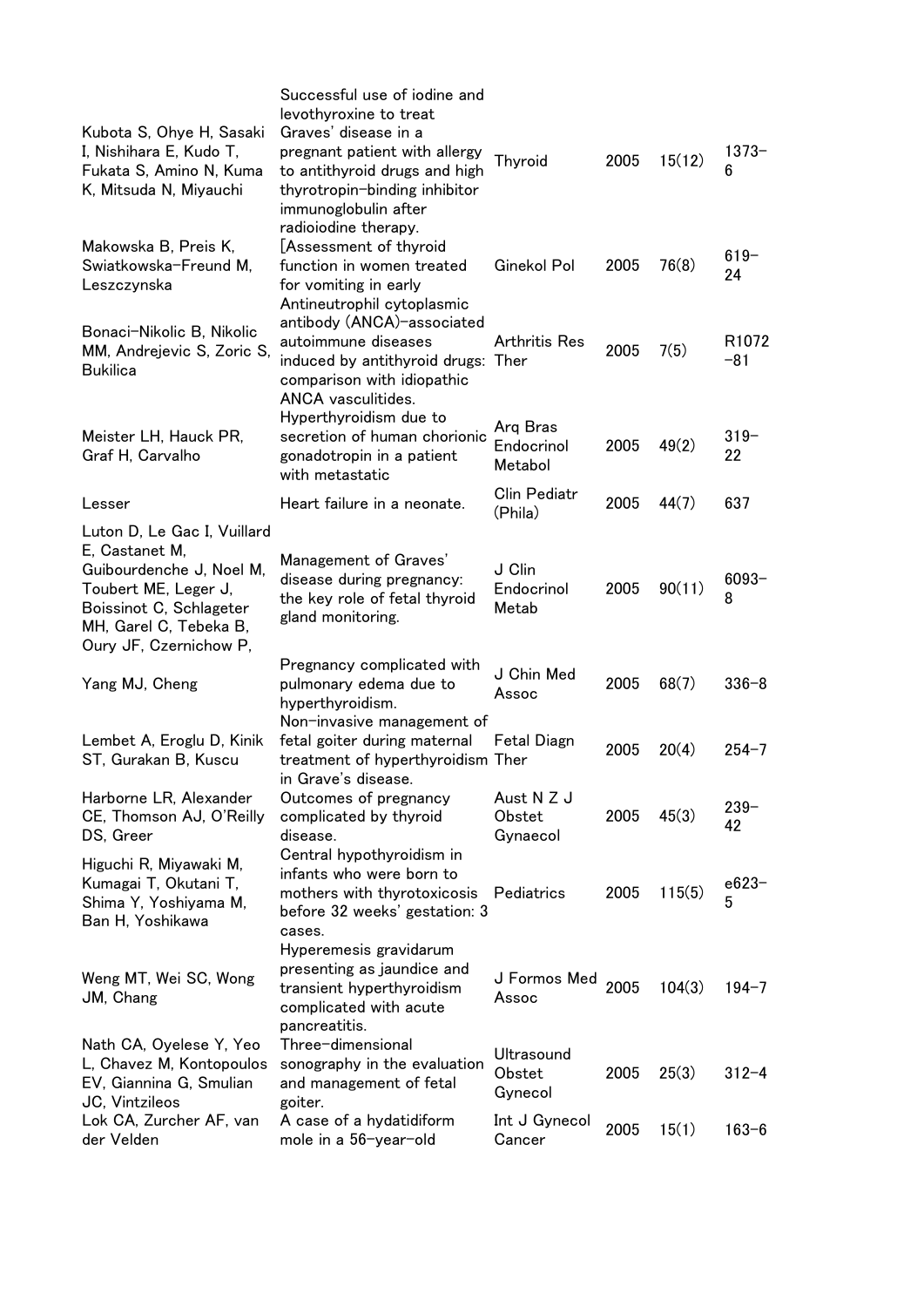| Oden J, Cheifetz                                                                       | Neonatal thyrotoxicosis and<br>persistent pulmonary<br>hypertension necessitating<br>extracorporeal life support.<br>One case of fetal and                        | Pediatrics                                      | 2005 | 115(1)          | $e105 -$<br>8                       |
|----------------------------------------------------------------------------------------|-------------------------------------------------------------------------------------------------------------------------------------------------------------------|-------------------------------------------------|------|-----------------|-------------------------------------|
| Brand F, Liegeois P,<br>Langer                                                         | neonatal variable thyroid<br>dysfunction in the context of Ther<br>Graves' disease.                                                                               | <b>Fetal Diagn</b>                              | 2005 | 20(1)           | $12 - 5$                            |
| Foulds N, Walpole I,<br>Elmslie F, Mansour                                             | Carbimazole embryopathy:<br>an emerging phenotype.                                                                                                                | Am J Med<br>Genet A                             | 2005 | $132A(2)$ 130-5 |                                     |
| Miya A, Miyauchi                                                                       | [Current status and the goal<br>of surgical treatment for<br>Graves' disease].                                                                                    | Nihon Rinsho                                    | 2006 | 64(12)          | $2263-$<br>8                        |
| Konishi                                                                                | [Radioiodine treatment of<br>Graves' disease -for its<br>wider indication and<br>application in Japan].                                                           | Nihon Rinsho                                    | 2006 | 64(12)          | $2257-$<br>61                       |
| Kang AY, Baek YH, Sohn<br>YJ, Lee SK, Son CH, Kim<br>K, Yang                           | Diffuse alveolar hemorrhage<br>associated with<br>antineutrophil cytoplasmic<br>antibody levels in a pregnant<br>woman taking                                     | Korean J<br>Intern Med                          | 2006 | 21(4)           | $240 - 3$                           |
| Wolf D, Foulds N, Daya                                                                 | Antenatal carbimazole and<br>choanal atresia: a new<br>embryopathy.                                                                                               | Arch<br>Otolaryngol<br><b>Head Neck</b><br>Surg | 2006 | 132(9)          | $1009 -$<br>11                      |
| Fink HJ, Hintze                                                                        | [Current thyroid diagnostics<br>and therapy in disorders of<br>fertility and in pregnancy].                                                                       | Med Klin<br>(Munich)                            | 2006 | 101(8)          | $645 -$<br>52;<br>quiz<br>$653 - 4$ |
| Tornhage CJ, Grankvist                                                                 | Acquired neonatal thyroid<br>disease due to TSH receptor Endocrinol<br>antibodies in breast milk.                                                                 | J Pediatr<br>Metab                              | 2006 | 19(6)           | $787 -$<br>94                       |
| Clark SM, Saade GR,<br>Snodgrass WR, Hankins                                           | Pharmacokinetics and<br>pharmacotherapy of<br>thionamides in pregnancy.                                                                                           | <b>Ther Drug</b><br>Monit                       | 2006 | 28(4)           | $477 -$<br>83                       |
| Erbil Y, Tihan D, Azezli A,<br>Salmaslioglu A, Ozluk Y,<br>Buyukoren A, Ozarmagan      | Severe hyperthyroidism<br>requiring therapeutic<br>plasmapheresis in a patient<br>with hydatidiform mole.<br>Development of Graves'<br>hyperthyroidism during the | Gynecol<br>Endocrinol                           | 2006 | 22(7)           | $402 - 4$                           |
| Gola M, Doga M, Mazziotti<br>G, Bonadonna S, Giustina                                  | early phase of pregnancy in<br>a patient with pre-existing<br>and long-standing                                                                                   | J Endocrinol<br>Invest                          | 2006 | 29(3)           | $288 -$<br>90                       |
| Ozgen HM, Reuvers-<br>Lodewijks WE, Hennekam                                           | Hashimoto's hypothyroidism.<br>[Possible teratogenic effects Ned Tijdschr<br>of thiamazole].<br>Propylthiouracil versus                                           | Geneeskd                                        | 2006 | 150(2)          | $101 - 4$                           |
| Chattaway JM, Klepser                                                                  | methimazole in treatment of<br>Graves' disease during<br>pregnancy.                                                                                               | Ann<br>Pharmacother                             | 2007 | 41(6)           | $1018 -$<br>22                      |
| Fagundes TA, Reis JS,<br>Rosario PW, Carvalho PA,<br>Purisch<br>Miyata I, Abe-Gotyo N, | [Choanal atresia associated<br>with the use of tapazol<br>during pregnancy].<br>Successful intrauterine                                                           | Arq Bras<br>Endocrinol<br>Metabol               | 2007 | 51(9)           | $1551 -$<br>$\overline{2}$          |
| Tajima A, Yoshikawa H,<br>Teramoto S, Seo M, Kanno<br>K, Sugiura K, Tanaka T,          | therapy for fetal goitrous<br>hypothyroidism during late<br>gestation.                                                                                            | Endocr J                                        | 2007 | 54(5)           | $813 - 7$                           |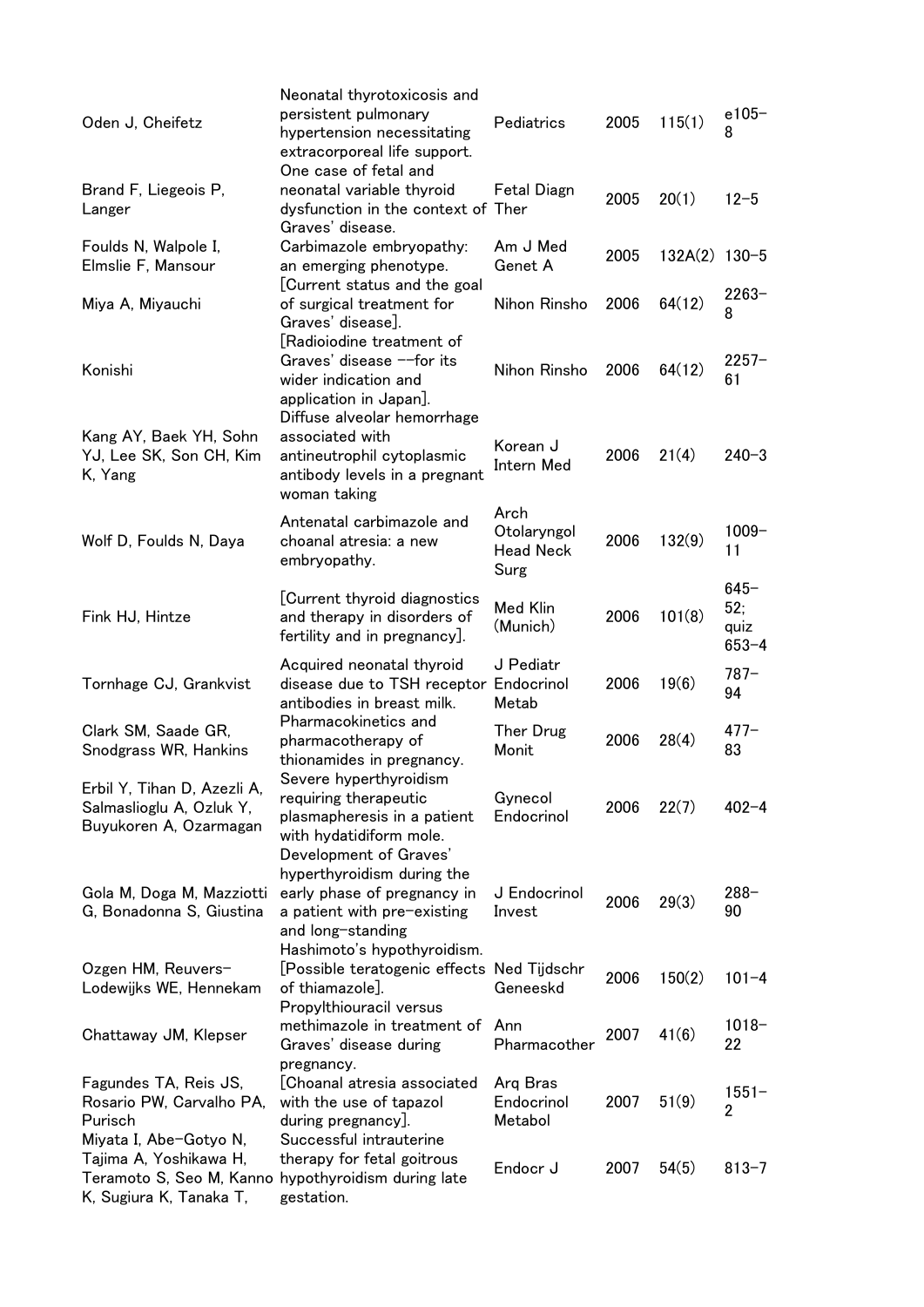| Sopena Bert E, Valenti<br>Moreno V, Corcoy Pla                                                   | [Postpartum thyroiditis with<br>unusual evolution].<br>[Reflections on mental                                                                             | An Med<br>Interna                                      | 2007 | 24(6)         | $305 - 6$     |
|--------------------------------------------------------------------------------------------------|-----------------------------------------------------------------------------------------------------------------------------------------------------------|--------------------------------------------------------|------|---------------|---------------|
| Sidibe el                                                                                        | retardation and congenital<br>hypothyroidism: effects of                                                                                                  | Sante                                                  | 2007 | 17(1)         | $41 - 50$     |
| Sidibe el                                                                                        | trace mineral deficiencies].<br>[Thyroid diseases in sub-<br>Saharan Africa].                                                                             | Sante                                                  | 2007 | 17(1)         | $33 - 9$      |
| Kurtoglu S, Keskin M,<br>Koklu E, Akcakus M,<br>Atabek ME, Hatipoglu                             | Congenital goiter in<br>premature twins due to<br>propylthiouracil treatment.                                                                             | J Pediatr<br>Endocrinol<br>Metab                       | 2007 | 20(7)         | 771           |
| Iwayama H, Hosono H,<br>Yamamoto H, Oshiro M,<br>Ueda                                            | Aplasia cutis congenita with<br>skull defect in a monozygotic<br>twin after exposure to<br>methimazole in utero.<br>Leucopenia and atrial                 | <b>Birth Defects</b><br>Res A Clin Mol 2007<br>Teratol |      | 79(10)        | $680 - 4$     |
| Oliver R, Nama VV,<br>Howard RJ, Nikookam                                                        | fibrillation: rare presentations J Obstet<br>of thyrotoxicosis in the first Gynaecol<br>trimester.                                                        |                                                        | 2007 | 27(5)         | $521 - 3$     |
| True DK, Thomsett M,<br>Liley H, Chitturi S,<br>Cincotta R, Morton A,<br>Cotterill               | Twin pregnancy with a<br>coexisting hydatiform mole<br>and liveborn infant:<br>complicated by maternal<br>hyperthyroidism and<br>neonatal hypothyroidism. | J Paediatr<br>Child Health                             | 2007 | 43(9)         | $646 - 8$     |
| Paunkovic N, Paunkovic                                                                           | The diagnostic criteria of<br>Graves' disease and<br>especially the thyrotropin<br>receptor antibody; our own                                             | Hell J Nucl<br>Med                                     | 2007 | 10(2)         | $89 - 94$     |
| Vautier V, Moulin P,<br>Guerin B, Barat                                                          | [Transient neonatal<br>thyrotoxicosis: clinical<br>presentation and treatment<br>in 7 cases].                                                             | Arch Pediatr                                           | 2007 | 14(11)        | $1310 -$<br>4 |
| Baid SK, Merke                                                                                   | Aplasia cutis congenita<br>following in utero<br>methimazole exposure.<br>Neonatal hyperthyroidism:                                                       | J Pediatr<br>Endocrinol<br>Metab                       | 2007 | 20(5)         | $585 - 6$     |
| Zuppa AA, Sindico P,<br>Savarese I, D'Andrea V,<br>Fracchiolla A, Cota F,<br>Romagnoli           | neonatal clinical course of<br>two brothers born to a<br>mother with Graves-<br>Basedow disease, before and<br>after total thyroidectomy.                 | J Pediatr<br>Endocrinol<br>Metab                       | 2007 | 20(4)         | $535 - 9$     |
| Erturk E, Bostan H, Geze<br>S, Saracoglu S, Erciyes N,<br>Eroglu                                 | Total intravenous anesthesia<br>for evacuation of a<br>hydatidiform mole and<br>termination of pregnancy in a<br>patient with thyrotoxicosis.             | Int J Obstet<br>Anesth                                 | 2007 | 16(4)         | $363 - 6$     |
| Dryden C, Simpson JH,<br>Hunter LE, Jackson                                                      | An unusual cause of<br>neonatal coagulopathy and<br>liver disease.                                                                                        | J Perinatol                                            | 2007 | 27(5)         | $320 - 2$     |
| Hadjiangelis NP, Harkin                                                                          | Propylthiouracil-related<br>diffuse alveolar hemorrhage<br>with negative serologies and<br>without capillaritis.                                          | Respir Med                                             | 2007 | 101(4)        | $865 - 7$     |
| Barbero P, Valdez R,<br>Rodriguez H, Tiscornia C,<br>Mansilla E, Allons A, Coll<br>S, Liascovich | Choanal atresia associated<br>with maternal<br>hyperthyroidism treated with Genet A<br>methimazole: a case-control                                        | Am J Med                                               | 2008 | 146A(18 2390- | 5             |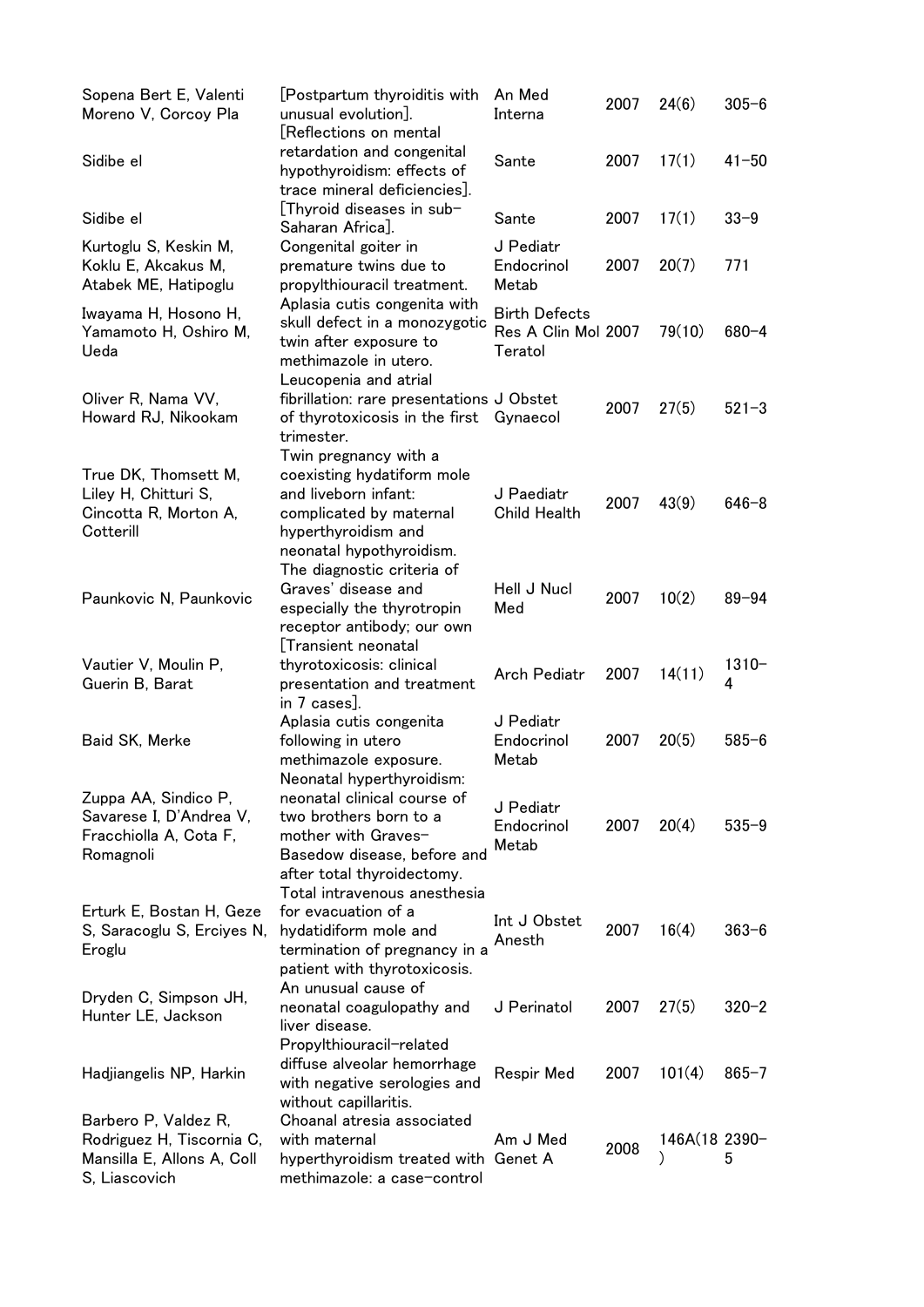| <b>Brent</b>                                                                                                                                              | Clinical practice. Graves'<br>disease.                                                                                                                                                                                                    | N Engl J Med                         | 2008 | 358(24) | $2594 -$<br>605 |
|-----------------------------------------------------------------------------------------------------------------------------------------------------------|-------------------------------------------------------------------------------------------------------------------------------------------------------------------------------------------------------------------------------------------|--------------------------------------|------|---------|-----------------|
| Pinheiro AT, Costa RA,<br>Abbade JF, Magalhaes CG, pregnancy: maternal-fetal<br>Mazeto                                                                    | [Hyperthyroidism during<br>outcomes].                                                                                                                                                                                                     | <b>Rev Bras</b><br>Ginecol<br>Obstet | 2008 | 30(9)   | $452 - 8$       |
| Perkins DA, Nielsen C,<br>Faulx                                                                                                                           | A young pregnant woman<br>with shortness of breath.                                                                                                                                                                                       | Cleve Clin J<br>Med                  | 2008 | 75(11)  | $788-$<br>92    |
| Grigoriu C, Cezar C,<br>Grigoras M, Horhoianu I,<br>Parau C, Virtej P, Lungu A,<br>Horhoianu V, Poiana                                                    | Management of<br>hyperthyroidism in<br>pregnancy.                                                                                                                                                                                         | J Med Life                           | 2008 | 1(4)    | $390 - 6$       |
| Kannan L, Mishra S,<br>Agarwal R, Kartikeyan V,<br>Gupta N, Kabra                                                                                         | Carbimazole embryopathy-<br>bilateral choanal atresia and<br>patent vitello-intestinal duct: Res A Clin Mol 2008<br>a case report and review of<br>literature.                                                                            | <b>Birth Defects</b><br>Teratol      |      | 82(9)   | $649 -$<br>51   |
| Rotondi M, Cappelli C,<br>Pirali B, Pirola I, Magri F,<br>Fonte R, Castellano M,<br>Rosei EA, Chiovato                                                    | The effect of pregnancy on<br>subsequent relapse from<br>Graves' disease after a<br>successful course of<br>antithyroid drug therapy.                                                                                                     | J Clin<br>Endocrinol<br>Metab        | 2008 | 93(10)  | $3985 -$<br>8   |
| Higuchi R, Minami S, Yagi<br>S, Otani T, Kioka N,<br>Hiramatsu C, Sugimoto                                                                                | Gestational thyrotoxicosis<br>during a triplet pregnancy.                                                                                                                                                                                 | J Obstet<br>Gynaecol                 | 2008 | 28(4)   | $444 - 5$       |
| Diaz N R, Silva G                                                                                                                                         | [Acute pulmonary edema as<br>a first manifestation of<br>hyperthyroidism in a<br>pregnant woman. Report of<br>Uterine choriocarcinoma                                                                                                     | Rev Med Chil                         | 2008 | 136(3)  | $356 - 8$       |
| Hsieh TY, Hsu KF, Kuo PL,<br>Huang                                                                                                                        | accompanied by an<br>extremely high human<br>chorionic gonadotropin level<br>and thyrotoxicosis.<br>[Graves disease in                                                                                                                    | J Obstet<br><b>Gynaecol Res</b>      | 2008 | 34(2)   | $274 - 8$       |
| Roos M, Sjoberg O,<br>Axelsson O, Karlsson                                                                                                                | pregnancy a risk for the<br>child. Maternal TSH receptor Lakartidningen 2008<br>antibodies can cause fetal                                                                                                                                |                                      |      | 105(3)  | $120 - 4$       |
| Lassen PD, Sundberg K,<br>Juul A, Skibsted                                                                                                                | and neonatal thyrotoxicosis].<br>Fetal goiter and bilateral<br>ovarian cysts.                                                                                                                                                             | Fetal Diagn<br>Ther                  | 2008 | 23(2)   | $132 - 5$       |
| Srisupundit K,<br>Sirichotiyakul S,<br>Tongprasert F, Luewan S,                                                                                           | Fetal therapy in fetal<br>thyrotoxicosis: a case report. Ther                                                                                                                                                                             | Fetal Diagn                          | 2008 | 23(2)   | $114 - 6$       |
| Finucane FM, O'Connell J,<br>Kinsley                                                                                                                      | Propylthiouracil induced C-<br><b>ANCA</b> positive<br>agranulocytosis complicating<br>Graves' thyrotoxicosis in                                                                                                                          | Ir J Med Sci                         | 2008 | 177(1)  | $69 - 71$       |
| Galofre Ferrater JC,<br>Corrales Hernandez JJ,<br>Perez Corral B, Canton<br>Blanco A, Alonso Pedrol N,<br>Perez Perez A, Lajo<br>Morales T, Tortosa Henzi | [Clinical guideline for the<br>diagnosis and treatment of<br>subclinical thyroid<br>dysfunction in pregnancy.<br><b>Working Group on Subclinical</b><br>Thyroid Dysfunction of the<br>Spanish Endocrinology<br>Pregnancy outcome, thyroid | Endocrinol<br>Nutr                   | 2009 | 56(2)   | $85 - 91$       |
| Rosenfeld H, Ornoy A,<br>Shechtman S, Diav-Citrin                                                                                                         | dysfunction and fetal goitre<br>after in utero exposure to<br>propylthiouracil: a controlled<br>cohort study.                                                                                                                             | Br J Clin<br>Pharmacol               | 2009 | 68(4)   | $609 -$<br>17   |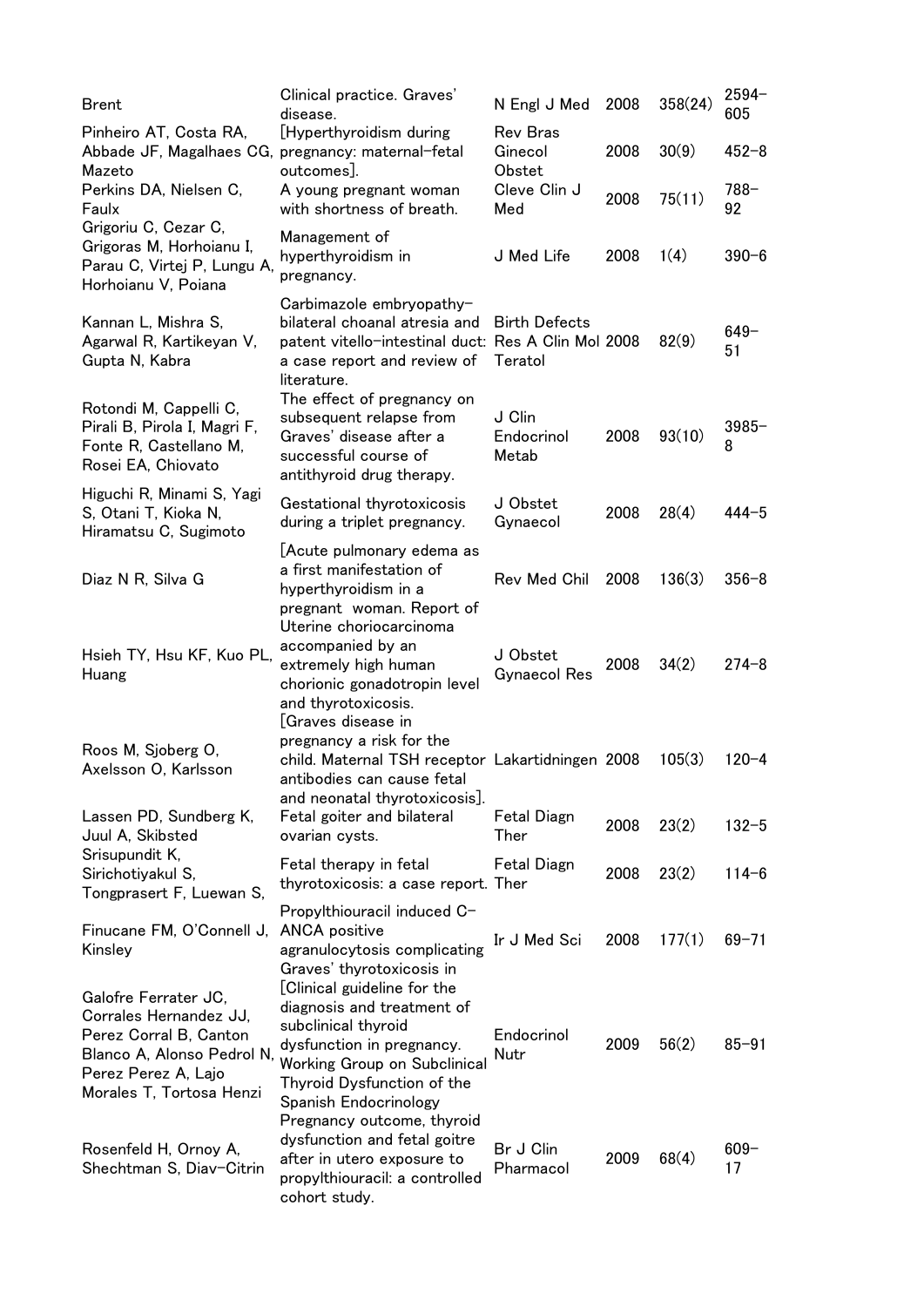| Papendieck P, Chiesa A,<br>Prieto L, Gruneiro-<br>Papendieck<br>Zuppa AA, Perrone S,                 | Thyroid disorders of<br>neonates born to mothers<br>with Graves' disease.<br>[Fetal and neonatal                                                                                   | J Pediatr<br>Endocrinol<br>Metab                | 2009 | 22(6)  | $547 -$<br>53              |
|------------------------------------------------------------------------------------------------------|------------------------------------------------------------------------------------------------------------------------------------------------------------------------------------|-------------------------------------------------|------|--------|----------------------------|
| Sindico P, Alighieri G,<br>Antichi E, Carducci C,<br>Romagnoli                                       | outcomes in infants of<br>mothers with TSH receptor<br>antibody positivity in                                                                                                      | Pediatr Med<br>Chir                             | 2009 | 31(2)  | $72 - 7$                   |
| Tajima T, Jo W, Fujikura K,<br>Fukushi M, Fujieda                                                    | Elevated free thyroxine<br>levels detected by a<br>neonatal screening system.                                                                                                      | Pediatr Res                                     | 2009 | 66(3)  | $312 - 6$                  |
| Zwaveling-Soonawala N,<br>van Trotsenburg P,<br>Vulsma                                               | Central hypothyroidism in an<br>infant born to an adequately<br>treated mother with Graves'<br>disease: an effect of<br>maternally derived<br>thyrotrophin receptor<br>antibodies? | Thyroid                                         | 2009 | 19(6)  | $661 - 2$                  |
| Cooper DS, Rivkees                                                                                   | Putting propylthiouracil in<br>perspective.                                                                                                                                        | J Clin<br>Endocrinol<br>Metab                   | 2009 | 94(6)  | $1881 -$<br>$\overline{2}$ |
| SJ, Kennedy A, McCance                                                                               | Reversible dilated<br>Daly MJ, Wilson CM, Dolan cardiomyopathy associated<br>with post-partum thyrotoxic<br>storm.                                                                 | QJM                                             | 2009 | 102(3) | $217 - 9$                  |
| Towers CV, Thomas S,<br>Steiger                                                                      | The fetal heart monitor<br>tracing in pregnancies<br>complicated by fetal<br>thyrotoxicosis.<br>Management of Graves'<br>hyperthyroidism in                                        | Am J<br>Perinatol                               | 2009 | 26(5)  | $373 - 7$                  |
| Laurberg P, Bournaud C,<br>Karmisholt J, Orgiazzi                                                    | pregnancy: focus on both<br>maternal and foetal thyroid<br>function, and caution against<br>surgical thyroidectomy in                                                              | Eur J<br>Endocrinol                             | 2009 | 160(1) | $1 - 8$                    |
| Struthmann L, Gunthner-<br>Biller M, Bergauer F,<br>Friese K, Mylonas                                | Complete hydatidiform mole<br>in a perimenopausal woman<br>with a subsequent severe<br>thyriotoxicosis.                                                                            | Arch Gynecol<br>Obstet                          | 2009 | 279(3) | $411 - 3$                  |
| Earl R, Crowther CA,<br>Middleton                                                                    | Interventions for preventing<br>and treating hyperthyroidism<br>in pregnancy.<br>Diagnosis and management                                                                          | Cochrane<br>Database Syst 2010<br>Rev<br>Obstet |      | (9)    | <b>CD008</b><br>633        |
| Fitzpatrick DL, Russell                                                                              | of thyroid disease in<br>pregnancy.<br>[Therapeutic guidelines--the                                                                                                                | <b>Gynecol Clin</b><br>North Am                 | 2010 | 37(2)  | $173 -$<br>93              |
| Tagami                                                                                               | current status and problems. Nihon Naika<br>1. Chemotherapy of<br>Basedow's disease].                                                                                              | Gakkai Zasshi                                   | 2010 | 99(4)  | $733 -$<br>40              |
| Vinocur JM, Sivanandam                                                                               | Fetal goiter mimicking<br>anomalous pulmonary<br>venous connection.                                                                                                                | Congenit<br><b>Heart Dis</b>                    | 2010 | 5(5)   | $482 - 5$                  |
| Koenig D, Spreux A,<br>Hieronimus S,<br>Chichmanian RM, Bastiani<br>F, Fenichel P, Brucker-<br>Davis | Birth defects observed with<br>maternal carbimazole<br>treatment: Six cases<br>reported to Nice's<br>Pharmacovigilance Center.                                                     | Ann<br>Endocrinol<br>(Paris)                    | 2010 | 71(6)  | $535 -$<br>42              |
| Clementi M, Di<br>Gianantonio E, Cassina M,<br>Leoncini E, Botto LD,                                 | Treatment of<br>hyperthyroidism in<br>pregnancy and birth defects. Metab                                                                                                           | J Clin<br>Endocrinol                            | 2010 | 95(11) | $E337-$<br>41              |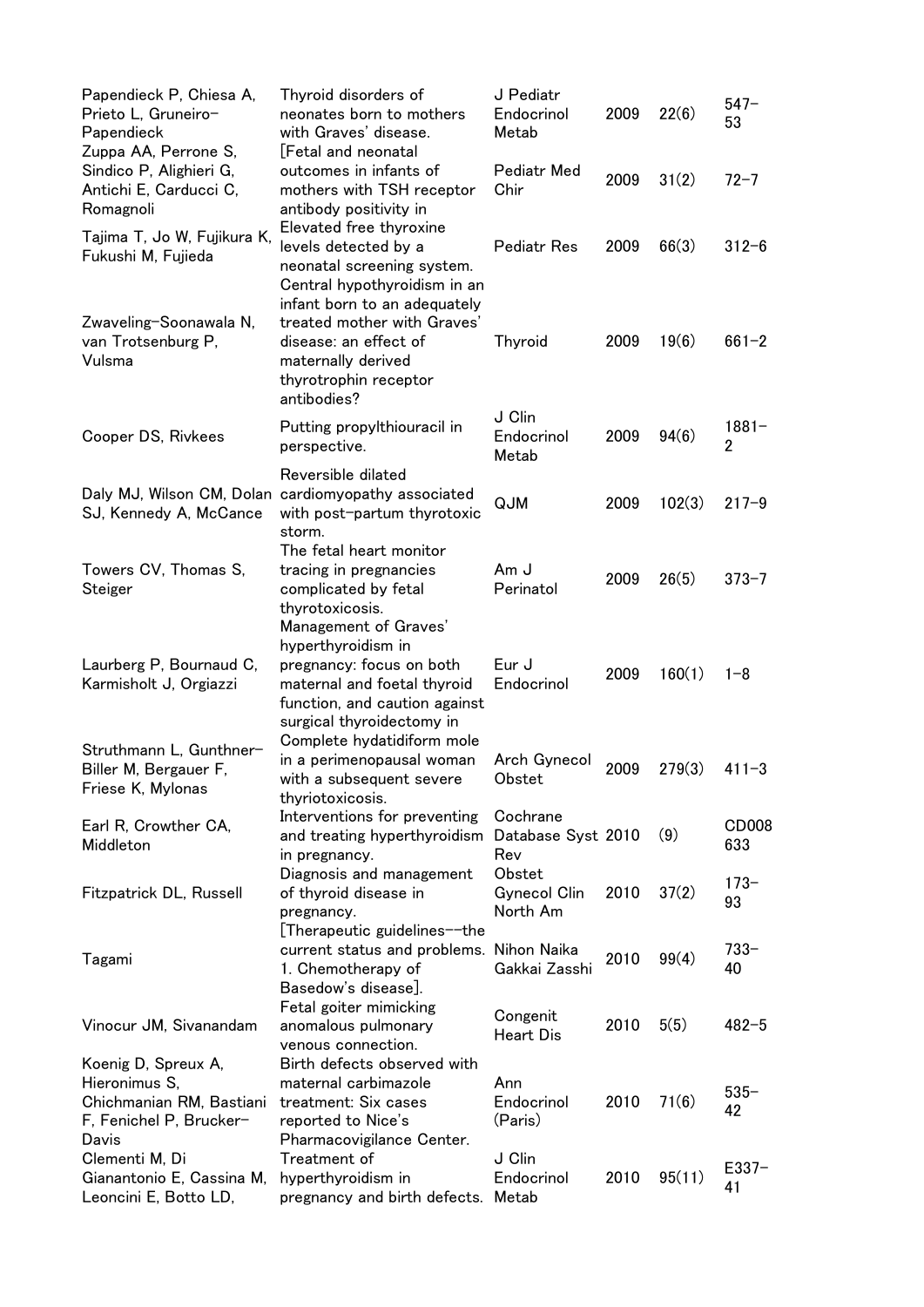| Murji A, Sobel ML, Feig<br>DS, Sermer                                                                                                                        | Propylthiouracil-induced<br>agranulocytosis in the third<br>trimester of pregnancy.                                                                                      | Obstet<br>Gynecol                           | 2010 | 116<br>Suppl 2  | $485 - 7$      |
|--------------------------------------------------------------------------------------------------------------------------------------------------------------|--------------------------------------------------------------------------------------------------------------------------------------------------------------------------|---------------------------------------------|------|-----------------|----------------|
| Koyuncu FM, Tamay AG,<br><b>Bugday</b>                                                                                                                       | Intrauterine diagnosis and<br>management of fetal goiter: a<br>case report.                                                                                              | J Clin<br>Ultrasound                        | 2010 | 38(9)           | $503 - 5$      |
| Corral E, Reascos M,<br>Preiss Y, Rompel SM,<br>Sepulveda                                                                                                    | Treatment of fetal goitrous<br>hypothyroidism: value of<br>direct intramuscular L-<br>thyroxine therapy.                                                                 | Prenat Diagn                                | 2010 | 30(9)           | $899 -$<br>901 |
| El-Bakry AM, El-Gareib<br>AW, Ahmed                                                                                                                          | Comparative study of the<br>effects of experimentally<br>induced hypothyroidism and<br>hyperthyroidism in some<br>brain regions in albino rats.                          | Int J Dev<br>Neurosci                       | 2010 | 28(5)           | $371 -$<br>89  |
| Mellerio H, Gay CL, Forest<br>MG, Orgiazzi J, Nicolino                                                                                                       | [A new possible phenotype<br>of carbimazole embryopathy: Arch Pediatr<br>A case report].                                                                                 |                                             | 2010 | 17(5)           | $511 - 6$      |
| Bahn RS, Burch HB,<br>Cooper DS, Garber JR,<br>Greenlee MC, Klein I,<br>Laurberg P, McDougall IR,<br>Montori VM, Rivkees SA,<br>Ross DS, Sosa JA, Stan       | Hyperthyroidism and other<br>causes of thyrotoxicosis:<br>management guidelines of<br>the American Thyroid<br>Association and American<br><b>Association of Clinical</b> | <b>Endocr Pract</b>                         | 2011 | 17(3)           | $456 -$<br>520 |
| Medeiros-Neto G,<br>Romaldini JH, Abalovich                                                                                                                  | Highlights of the guidelines<br>on the management of<br>hyperthyroidism and other<br>causes of thyrotoxicosis.                                                           | Thyroid                                     | 2011 | 21(6)           | $581 - 4$      |
| Bahn Chair RS, Burch HB,<br>Cooper DS, Garber JR,<br>Greenlee MC, Klein I,<br>Laurberg P, McDougall IR,<br>Montori VM, Rivkees SA,<br>Ross DS, Sosa JA, Stan | Hyperthyroidism and other<br>causes of thyrotoxicosis:<br>management guidelines of<br>the American Thyroid<br><b>Association and American</b><br>Association of Clinical | Thyroid                                     | 2011 | 21(6)           | $593 -$<br>646 |
| Azizi F, Amouzegar                                                                                                                                           | Management of<br>hyperthyroidism during<br>pregnancy and lactation.                                                                                                      | Eur J<br>Endocrinol                         | 2011 | 164(6)          | $871 - 6$      |
| Karras S, Tzotzas T,<br>Krassas                                                                                                                              | Toxicological considerations<br>for antithyroid drugs in<br>children.                                                                                                    | Expert Opin<br>Drug Metab<br><b>Toxicol</b> | 2011 | 7(4)            | $399 -$<br>410 |
| Orgiazzi                                                                                                                                                     | [The treatment of Graves'<br>disease: current views and<br>controversies].                                                                                               | Presse Med                                  | 2011 | 40(12)<br>Pt 1) | $1155 -$<br>62 |
| Rodriguez-Garcia C,<br>Gonzalez-Hernandez S,<br>Hernandez-Martin A.<br>Perez-Robayna N,<br>Sanchez R, Torrelo                                                | Aplasia cutis congenita and<br>other anomalies associated<br>with methimazole exposure<br>during pregnancy.                                                              | Pediatr<br>Dermatol                         | 2011 | 28(6)           | $743 - 5$      |
| Akar M, Dilli D, Sandal G,<br>Erdeve O, Dilmen                                                                                                               | Aplasia cutis congenita due<br>to methimazol exposure<br>within the first trimester of<br>pregnancy: case report.                                                        | J Perinat Med 2011                          |      | 39(6)           | $743 - 4$      |
| Douchement D, Rakza T,<br>Holder M, Bonne NX,<br>Fayoux                                                                                                      | Choanal atresia associated<br>with tracheoesophageal<br>fistula: the spectrum of<br>carbimazole embryopathy.                                                             | Pediatrics                                  | 2011 | 128(3)          | e703-<br>6     |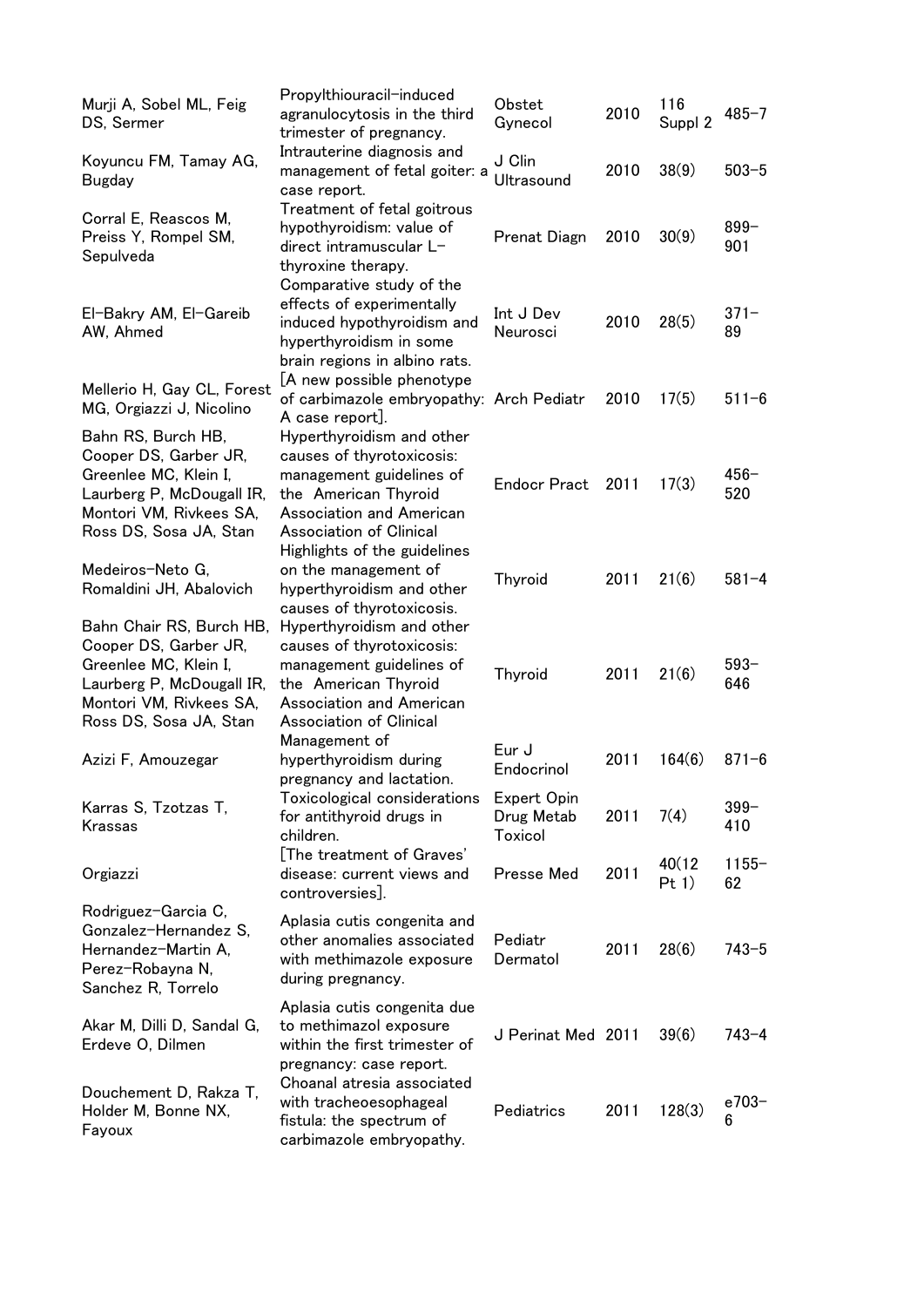| Chen CH, Xirasagar S, Lin<br>CC, Wang LH, Kou YR, Lin                                                                                                | Risk of adverse perinatal<br>outcomes with antithyroid<br>treatment during pregnancy:<br>a nationwide population-<br>based study.                               | <b>BJOG</b>                         | 2011 | 118(11)           | $1365 -$<br>73        |
|------------------------------------------------------------------------------------------------------------------------------------------------------|-----------------------------------------------------------------------------------------------------------------------------------------------------------------|-------------------------------------|------|-------------------|-----------------------|
| Walkington L, Webster J,<br>Hancock BW, Everard J,<br>Coleman                                                                                        | Hyperthyroidism and human<br>chorionic gonadotrophin<br>production in gestational<br>trophoblastic disease.                                                     | Br J Cancer                         | 2011 | 104(11)           | $1665 -$<br>9         |
| Kohler S, Tschopp O,<br>Jacky E, Schmid                                                                                                              | Paraneoplastic<br>hyperthyroidism.                                                                                                                              | <b>BMJ Case</b><br>Rep              | 2011 | 2011              |                       |
| Bliddal S, Rasmussen AK,<br>Sundberg K, Brocks V,<br>Skovbo P, Feldt-<br>Rasmussen                                                                   | Graves' disease in two<br>pregnancies complicated by<br>fetal goitrous<br>hypothyroidism: successful<br>in utero treatment with<br>Possible association         | <b>Thyroid</b>                      | 2011 | 21(1)             | $75 - 81$             |
| Banhidy F, Puho EH,<br>Czeizel                                                                                                                       | between hyperthyroidism in<br>pregnant women and<br>obstructive congenital<br>abnormalities of urinary tract<br>in their offspring--a<br>population-based case- | J Matern Fetal 2011<br>Neonatal Med |      | 24(2)             | $305 -$<br>12         |
| Hackmon R, Blichowski M,<br>Koren                                                                                                                    | The safety of methimazole<br>and propylthiouracil in<br>pregnancy: a systematic<br>review.                                                                      | J Obstet<br>Gynaecol Can            | 2012 | 34(11)            | $1077 -$<br>1086      |
| Vila L, Velasco I, Gonzalez<br>S, Morales F, Sanchez E,<br>Lailla JM, Martinez-<br>Astorquiza T, Puig-                                               | [Detection of thyroid<br>dysfunction in pregnant<br>women: universal screening<br>is justified].                                                                | Med Clin<br>(Barc)                  | 2012 | 139(11)           | 509.e1<br>509.e1<br>1 |
| Vissenberg R, van den<br>Boogaard E, van Wely M,<br>van der Post JA, Fliers E,<br>Bisschop PH, Goddijn                                               | Treatment of thyroid<br>disorders before conception<br>and in early pregnancy: a<br>systematic review.                                                          | Hum Reprod<br>Update                | 2012 | 18(4)             | $360 -$<br>73         |
| Kitporntheranunt                                                                                                                                     | Recurrent gestational<br>transient thyrotoxicosis<br>presenting as hyperemesis.                                                                                 | J Med Assoc<br>Thai                 | 2012 | 95<br>Suppl<br>12 | $S125-$<br>8          |
| Spremovic-Radjenovic S,<br>Gudovic A, Lazovic G,<br>Marinkovic J, Radunovic N, women with autoimmune<br>Ljubic                                       | Fetal free thyroxine<br>concentrations in pregnant<br>thyroid disease.                                                                                          | J Clin<br>Endocrinol<br>Metab       | 2012 | 97(11)            | $4014 -$<br>21        |
| Boufettal H, Coullin P,<br>Mahdaoui S, Noun M,<br>Hermas S, Samouh                                                                                   | [Partial hydatidiform mole in<br>Morocco: an epidemiological<br>and clinical study].                                                                            | East Mediterr<br>Health J           | 2012 | 18(7)             | $755 -$<br>61         |
| Yoshihara A, Noh J,<br>Yamaguchi T, Ohye H,<br>Sato S, Sekiya K, Kosuga<br>Y, Suzuki M, Matsumoto<br>M, Kunii Y, Watanabe N,<br>Mukasa K, Ito K, Ito | Treatment of graves' disease<br>with antithyroid drugs in the<br>first trimester of pregnancy<br>and the prevalence of<br>congenital malformation.              | J Clin<br>Endocrinol<br>Metab       | 2012 | 97(7)             | $2396 -$<br>403       |
| Sato S, Endo K, Iizaka T,<br>Saiki R, Iwaku K, Sato S,<br>Takahashi Y, Otsuka F,<br>Taniyama                                                         | A case of painless thyroiditis<br>in a very early stage of<br>pregnancy.                                                                                        | Intern Med                          | 2012 | 51(5)             | $475 - 7$             |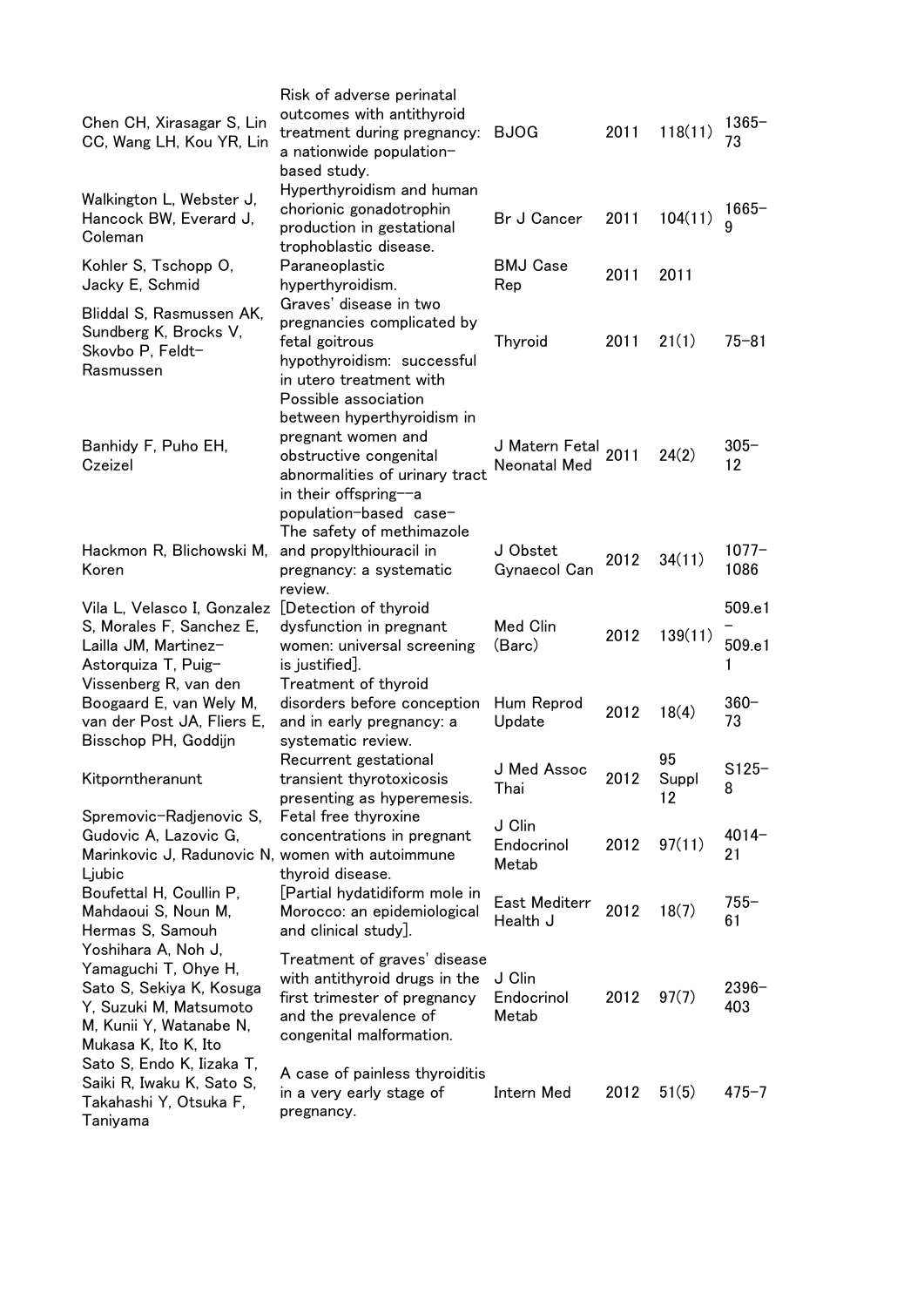| Almarzouki                                                                                              | Thyroid aplasia in male<br>sibling of heterozygotic twins<br>born to the hyperthyroid<br>mother treated with<br>propylthiouracil during                                                                                                                | Endocr Regul                                           | 2012 | 46(1)           | $27 - 30$           |
|---------------------------------------------------------------------------------------------------------|--------------------------------------------------------------------------------------------------------------------------------------------------------------------------------------------------------------------------------------------------------|--------------------------------------------------------|------|-----------------|---------------------|
| Bowman P, Osborne NJ,<br>Sturley R, Vaidya                                                              | pregnancy (case report).<br>Carbimazole embryopathy:<br>implications for the choice of QJM<br>antithyroid drugs in<br>[The impact of thyroid                                                                                                           |                                                        | 2012 | 105(2)          | $189 -$<br>93       |
| Speer                                                                                                   | function in women of<br>reproductive age: infertility,<br>pregnancy and the<br>postpartum period].                                                                                                                                                     | Orv Hetil                                              | 2013 | 154(51)         | $2017 -$<br>23      |
| Earl R, Crowther CA,<br>Middleton                                                                       | Interventions for<br>hyperthyroidism pre-<br>pregnancy and during<br>pregnancy.                                                                                                                                                                        | Cochrane<br>Database Syst 2013<br>Rev                  |      | (11)            | <b>CD008</b><br>633 |
| Barbesino G, Tomer                                                                                      | Clinical review: Clinical utility<br>of TSH receptor antibodies.                                                                                                                                                                                       | J Clin<br>Endocrinol<br>Metab                          | 2013 | 98(6)           | $2247-$<br>55       |
| Ting YH, Zhou Y, Lao                                                                                    | Carbimazole embryopathy in<br>a Chinese population: case<br>series and literature review.<br>[Treatment of                                                                                                                                             | <b>Birth Defects</b><br>Res A Clin Mol 2013<br>Teratol |      | 97(4)           | $225 - 9$           |
| Caron                                                                                                   | hyperthyroidism due to<br>Graves' disease: what is the<br>recommended antithyroid<br>drug during pregnancy?].                                                                                                                                          | J Gynecol<br><b>Obstet Biol</b><br>Reprod (Paris)      | 2013 | 42(3)           | $232 - 7$           |
| Sturniolo G, Mesa                                                                                       | Selenium supplementation<br>and autoimmune thyroid                                                                                                                                                                                                     | Endocrinol<br>Nutr                                     | 2013 | 60(8)           | $423 - 6$           |
| Li N, Li XH, Yao                                                                                        | [Neonatal hyperthyroidism: a<br>case report and literature<br>review].                                                                                                                                                                                 | Nan Fang Yi<br>Ke Da Xue<br>Xue Bao                    | 2013 | 33(10)          | $1557 -$<br>9       |
| Regelmann MO, Sullivan<br>CK, Rapaport                                                                  | Thyroid "vise" in an infant<br>with neonatal Graves'<br>Antenatal management of                                                                                                                                                                        | Pediatrics                                             | 2013 | 132(4)          | e1048<br>$-51$      |
| Saisho Y, Ishii T, Ikenoue<br>S, Kasuga Y, Kadohira I,<br>Sato S, Momotani N,<br>Minegishi K, Yoshimura | recurrent fetal goitrous<br>Matsumoto T, Miyakoshi K, hyperthyroidism associated<br>with fetal cardiac failure in a<br>pregnant woman with<br>persistent high levels of<br>thyroid-stimulating hormone<br>receptor antibody after<br>ablative therapy. | Endocr J                                               | 2013 | 60(12)          | $1281 -$<br>7       |
| Thomas SK, Sheffield JS,<br>Roberts                                                                     | Thionamide-induced<br>neutropenia and ecthyma in<br>a pregnant patient with<br>hyperthyroidism.<br>Esophageal atresia, small                                                                                                                           | Obstet<br>Gynecol                                      | 2013 | 122(2)<br>Pt 2) | $490 - 2$           |
| Panait N, Michel F,<br>D'Ercole C, Merrot                                                               | omphalocele and ileal<br>prolapse through a patent<br>omphalomesenteric duct: a<br>methimazole embryopathy?<br>[Corrected].                                                                                                                            | J Pediatr Surg 2013                                    |      | 48(6)           | $E9 - 11$           |
| Justin C, Annamalai AK,<br>Pricilla G, Muralidharan K,<br>Srinivasan KG, Gurnell                        | More than just morning<br>sickness.                                                                                                                                                                                                                    | QJM                                                    | 2013 | 106(12)         | 1123-<br>5          |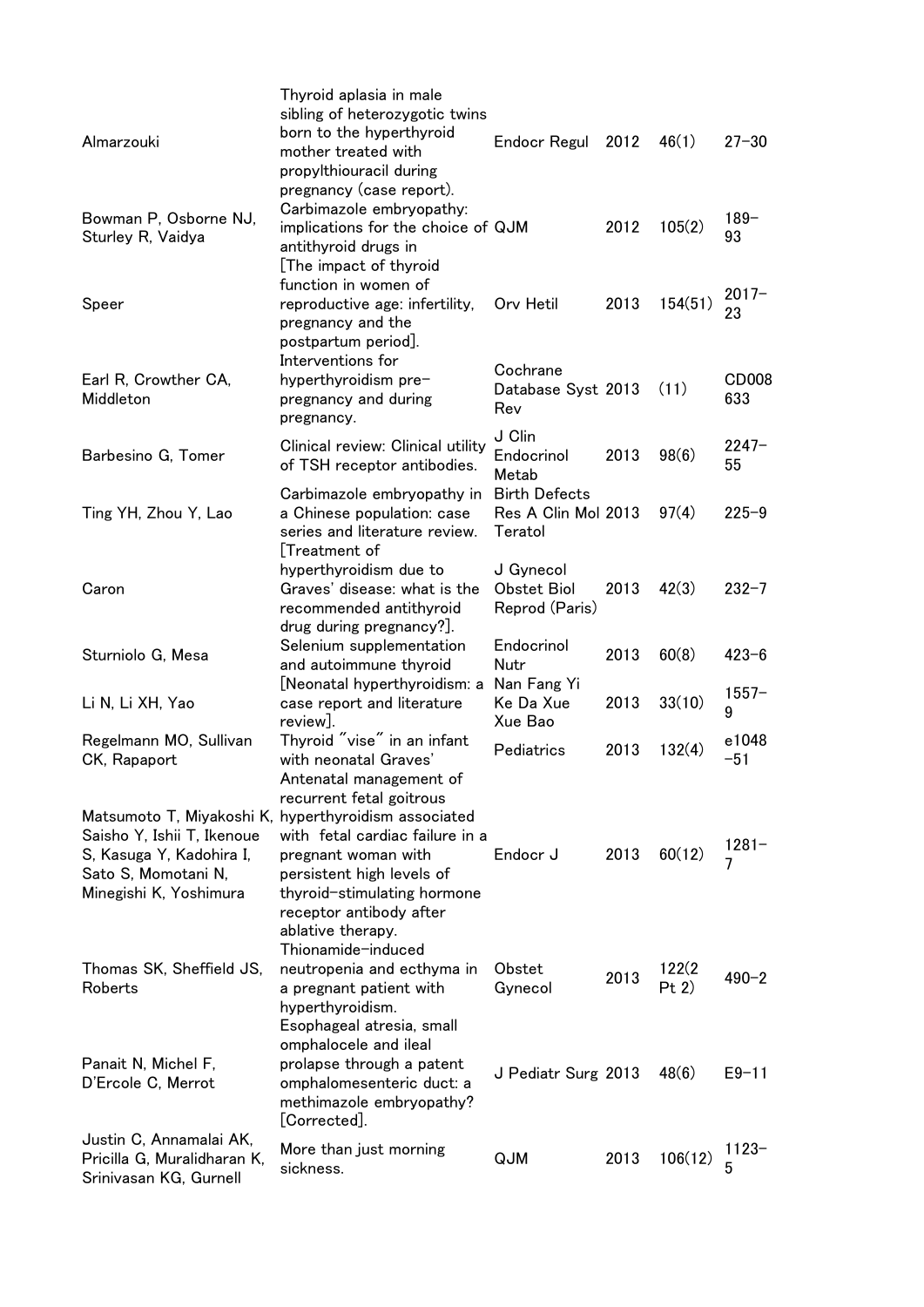| Hirsch D, Levy S, Nadler<br>V, Kopel V, Shainberg B,<br>Toledano                                                                                                                     | Pregnancy outcomes in<br>women with severe<br>hypothyroidism.                                                                                                                                                                             | Eur J<br>Endocrinol                      | 2013 | 169(3) | $313 -$<br>20 |
|--------------------------------------------------------------------------------------------------------------------------------------------------------------------------------------|-------------------------------------------------------------------------------------------------------------------------------------------------------------------------------------------------------------------------------------------|------------------------------------------|------|--------|---------------|
| Krysiak R, Okopien                                                                                                                                                                   | [Autoimmune polyglandular<br>syndrome type 2 in<br>pregnancy: a case report].                                                                                                                                                             | Przegl Lek                               | 2013 | 70(1)  | $38 - 40$     |
| Goldstein                                                                                                                                                                            | New-onset Graves' disease<br>in the postpartum period.                                                                                                                                                                                    | J Midwifery<br>Womens                    | 2013 | 58(2)  | $211 - 4$     |
| Barrera JR, Sandoval MA,<br>Quiwa LQ, Paz-Pacheco                                                                                                                                    | The interplay of Graves'<br>disease and twin molar<br>pregnancy.                                                                                                                                                                          | <b>BMJ Case</b><br>Rep                   | 2013 | 2013   |               |
| Bilir BE, Atile NS, Kirkizlar<br>O, Komurcu Y, Akpinar S,<br>Sezer A, Demir M,<br>Hekimoglu                                                                                          | Effectiveness of<br>preoperative plasmapheresis<br>in a pregnancy complicated<br>by hyperthyroidism and anti- Endocrinol<br>thyroid drug-associated<br>angioedema.                                                                        | Gynecol                                  | 2013 | 29(5)  | $508 -$<br>10 |
| Groom K, Snowise S,<br>Wheeler B, Mekhail A,<br>Farrand S, Parry                                                                                                                     | Maternal thyrotoxicosis and<br>fetal goitre requiring in utero<br>therapy for hypothyroidism<br>and subsequent neonatal<br>therapy for hyperthyroidism.                                                                                   | J Paediatr<br>Child Health               | 2013 | 49(1)  | $E102-$<br>3  |
| Rakus-Kwiatosz A,<br>Dorosz-Hrenczuk B, Ben-<br>Skowronek                                                                                                                            | The goiter of a newborn<br>from a mother with Graves<br>disease.<br>Prevalence of thyrotoxicosis,                                                                                                                                         | Pediatr<br>Endocrinol<br><b>Diabetes</b> | 2013 | 19(2)  | $82 - 4$      |
| Korelitz JJ, McNally DL,<br>Masters MN, Li SX, Xu Y,<br>Rivkees                                                                                                                      | antithyroid medication use,<br>and complications among<br>pregnant women in the<br>United States.                                                                                                                                         | Thyroid                                  | 2013 | 23(6)  | $758 -$<br>65 |
| Kimura M, Seki T, Ozawa<br>H, Ishihara T, Komatsu M,<br>Tajiri S, Yanagi H, Nishina<br>M, Noh JY, Fukagawa M,<br>Takagi                                                              | The onset of antineutrophil<br>cytoplasmic antibody-<br>associated vasculitis<br>immediately after<br>methimazole was switched<br>to propylthiouracil in a<br>woman with Graves' disease<br>who wished to become<br>Impact of thyrotropin | Endocr J                                 | 2013 | 60(3)  | $383 - 8$     |
| Bjorgaas MR, Farstad H,<br>Christiansen SC, Blaas                                                                                                                                    | receptor antibody levels on<br>fetal development in two<br>successive pregnancies in a<br>woman with Graves' disease.                                                                                                                     | Horm Res<br>Paediatr                     | 2013 | 79(1)  | $39 - 43$     |
| Suri V, Aggarwal N,<br>Kalpdev A, Chopra S,<br>Sikka P, Vijayvergia                                                                                                                  | Pregnancy with dilated and<br>peripartum cardiomyopathy:<br>maternal and fetal outcome.                                                                                                                                                   | Arch Gynecol<br>Obstet                   | 2013 | 287(2) | $195 - 9$     |
| Bianco AC, Anderson G,<br>Forrest D, Galton VA,<br>Gereben B, Kim BW, Kopp<br>PA, Liao XH, Obregon MJ,<br>Peeters RP, Refetoff S,<br>Sharlin DS, Simonides WS,<br>Weiss RE, Williams | American Thyroid<br>Association Guide to<br>investigating thyroid<br>hormone economy and<br>action in rodent and cell<br>models.                                                                                                          | <b>Thyroid</b>                           | 2014 | 24(1)  | $88 -$<br>168 |
| Besancon A, Beltrand J,<br>Le Gac I, Luton D, Polak                                                                                                                                  | Management of neonates<br>born to women with Graves'<br>disease: a cohort study.                                                                                                                                                          | Eur J<br>Endocrinol                      | 2014 | 170(6) | $855 -$<br>62 |
| Alvarado S JL, Fernandez<br>v                                                                                                                                                        | [Heart failure as early<br>manifestation of neonatal<br>hyperthyroidism. Case                                                                                                                                                             | Rev Chil<br>Pediatr                      | 2014 | 85(2)  | $207 -$<br>12 |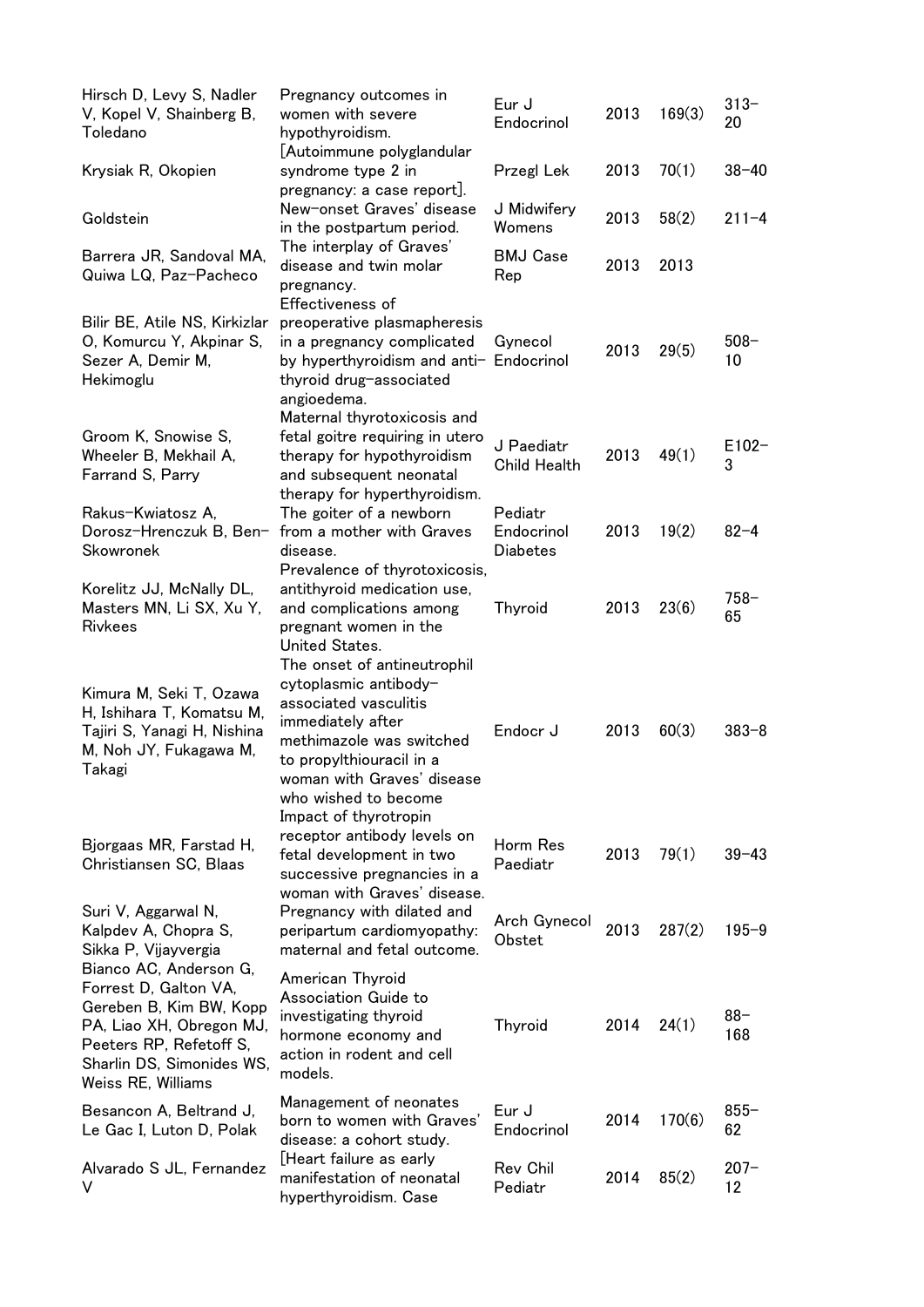| Andersen SL, Olsen J, Wu<br>CS, Laurberg                                                                                                        | Spontaneous abortion,<br>stillbirth and<br>hyperthyroidism: a danish                                                                                                                                        | Eur Thyroid J 2014      |      | 3(3)    | $164-$<br>72    |
|-------------------------------------------------------------------------------------------------------------------------------------------------|-------------------------------------------------------------------------------------------------------------------------------------------------------------------------------------------------------------|-------------------------|------|---------|-----------------|
| Sato Y, Murata M,<br>Sasahara J, Hayashi S,<br>Ishii K, Mitsuda                                                                                 | A case of fetal<br>hyperthyroidism treated with<br>maternal administration of<br>methimazole.                                                                                                               | J Perinatol             | 2014 | 34(12)  | $945 - 7$       |
| Abeillon-du Payrat J,<br>Chikh K, Bossard N,<br>Bretones P, Gaucherand<br>P, Claris O, Charrie A,<br>Raverot V, Orgiazzi J,<br>Borson-Chazot F, | Predictive value of maternal<br>second-generation thyroid-<br>binding inhibitory<br>immunoglobulin assay for<br>neonatal autoimmune<br>hyperthyroidism.                                                     | Eur J<br>Endocrinol     | 2014 | 171(4)  | $451 -$<br>60   |
| Dahale AB, Chandra PS,<br>Sherine L, Thippeswamy<br>H, Desai G, Reddy                                                                           | Postpartum psychosis in a<br>woman with Graves' disease:<br>a case report.<br>Hyperthyroidism during                                                                                                        | Gen Hosp<br>Psychiatry  | 2014 | 36(6)   | 761.e7<br>$-8$  |
| Gietka-Czernel M, Debska<br>M, Kretowicz P,<br>Zgliczynski W, Oltarzewski                                                                       | pregnancy--the role of<br>measuring maternal TSH<br>receptor antibodies and<br>foetal ultrasound monitoring.                                                                                                | Endokrynol<br>Pol       | 2014 | 65(4)   | $259 -$<br>68   |
| Akmal A, Kung                                                                                                                                   | Propylthiouracil, and<br>methimazole, and<br>carbimazole-related<br>hepatotoxicity.                                                                                                                         | Expert Opin<br>Drug Saf | 2014 | 13(10)  | $1397 -$<br>406 |
| Andersen SL, Olsen J, Wu<br>CS, Laurberg                                                                                                        | Severity of birth defects<br>after propylthiouracil<br>exposure in early pregnancy.                                                                                                                         | <b>Thyroid</b>          | 2014 | 24(10)  | $1533 -$<br>40  |
| Bisschop PH, van<br>Trotsenburg                                                                                                                 | Images in clinical medicine.<br>Neonatal thyrotoxicosis.<br>Lower incidence of                                                                                                                              | N Engl J Med            | 2014 | 370(13) | 1237            |
| Yoshihara A, Noh JY,<br>Watanabe N, Iwaku K,<br>Kobayashi S, Suzuki M,<br>Ohye H, Matsumoto M,<br>Kunii Y, Mukasa K, Ito                        | postpartum thyrotoxicosis in<br>women with Graves disease<br>treated by radioiodine<br>therapy than by subtotal<br>thyroidectomy or with<br>antithyroid drugs.                                              | Clin Nucl Med 2014      |      | 39(4)   | $326 - 9$       |
| Gietka-Czernel M, Debska<br>M, Kretowicz P,<br>Jastrzebska H, Zgliczynski                                                                       | Increased size and<br>vascularisation, plus<br>decreased echogenicity, of<br>foetal thyroid in two-<br>dimensional ultrasonography<br>caused by maternal Graves'<br>disease.<br>Pulmonary hypertension in a | Endokrynol<br>Pol       | 2014 | 65(1)   | $64 - 8$        |
| Mathot V, Oosterwerff E,<br>van Pampus MG, Riezebos                                                                                             | pregnant patient with<br>thyrotoxicosis due to<br>Graves' disease:<br>considerations with respect                                                                                                           | <b>BMJ Case</b><br>Rep  | 2014 | 2014    |                 |
| Dierickx I, Decallonne B,<br>Billen J, Vanhole C, Lewi<br>L, De Catte L, Verhaeghe                                                              | Severe fetal and neonatal<br>hyperthyroidism years after<br>surgical treatment of<br>maternal Graves' disease.                                                                                              | J Obstet<br>Gynaecol    | 2014 | 34(2)   | $117-$<br>22    |
| Burch HB, Cooper                                                                                                                                | Management of Graves<br>Disease: A Review.<br>Risk of congenital anomalies                                                                                                                                  | <b>JAMA</b>             | 2015 | 314(23) | $2544-$<br>54   |
| Li X, Liu GY, Ma JL, Zhou                                                                                                                       | associated with antithyroid<br>treatment during pregnancy:<br>a meta-analysis.                                                                                                                              | Clinics (Sao<br>Paulo)  | 2015 | 70(6)   | $453 - 9$       |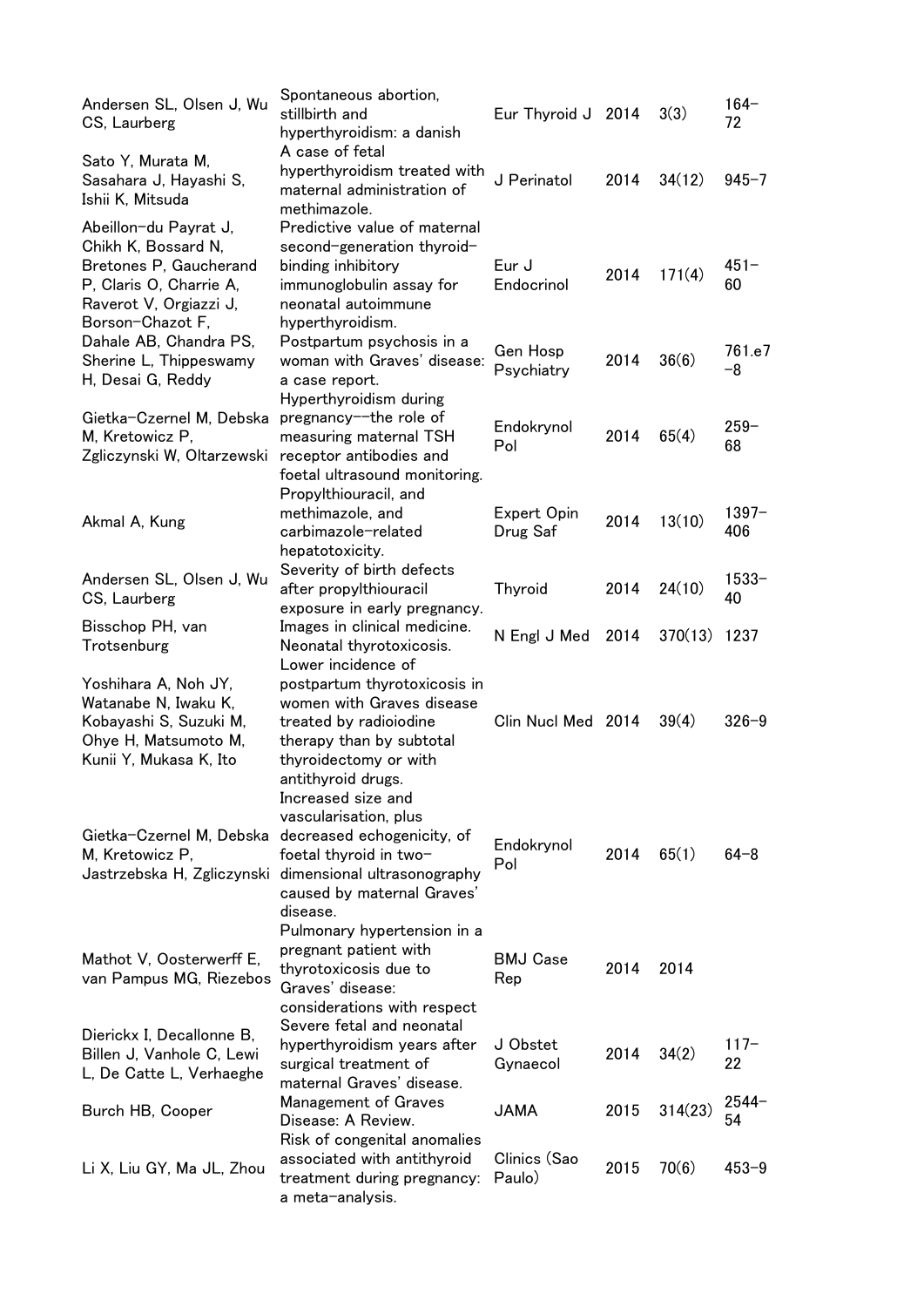| von Welser SF, Grube M,<br>Ortmann                                                                                                                                                   | Invasive mole in a<br>perimenopausal woman: a<br>case report and systematic<br>review.                                                                                                                                              | Arch Gynecol<br>Obstet                    | 2015         | 292(6)         | $1193 -$<br>9   |
|--------------------------------------------------------------------------------------------------------------------------------------------------------------------------------------|-------------------------------------------------------------------------------------------------------------------------------------------------------------------------------------------------------------------------------------|-------------------------------------------|--------------|----------------|-----------------|
| Li H, Zheng J, Luo J, Zeng<br>R, Feng N, Zhu N, Feng                                                                                                                                 | Congenital anomalies in<br>children exposed to<br>antithyroid drugs in-utero: a<br>meta-analysis of cohort<br>studies.                                                                                                              | PLoS One                                  | 2015         | 10(5)          | e0126<br>610    |
| Nygaard                                                                                                                                                                              | Practice Bulletin No. 148:<br>Thyroid disease in<br>Hyperthyroidism in                                                                                                                                                              | Obstet<br>Gynecol<br><b>BMJ Clin Evid</b> | 2015<br>2015 | 125(4)<br>2015 | $996 -$<br>1005 |
| Napier C, Pearce                                                                                                                                                                     | Rethinking antithyroid drugs<br>in pregnancy.                                                                                                                                                                                       | Clin<br>Endocrinol                        | 2015         | 82(4)          | $475 - 7$       |
| Zavala-Barrios B, Garcia-<br>Castanedo C, Viruez-Soto<br>JA, Briones-Garduno JC,<br>Coronel-Cruz                                                                                     | [Aneurysm of the ascending<br>aorta, hyperthyroidism and<br>pregnancy. Case report].                                                                                                                                                | Ginecol<br><b>Obstet Mex</b>              | 2015         | 83(10)         | $627 -$<br>34   |
| Hafeez M, Sarfraz T,<br>Azhar M, Khan RG, Tariq                                                                                                                                      | PREGNANCY,<br><b>THYROTOXICOSIS AND</b><br>POLYMYOSITIS.                                                                                                                                                                            | J Ayub Med<br>Coll<br>Abbottabad          | 2015         | 27(3)          | $719-$<br>20    |
| Imai K, Ohkuchi A,<br>Nagayama S, Saito S,<br>Matsubara S, Suzuki                                                                                                                    | Pancytopenia in the first<br>trimester: An indicator of<br>hidden hyperthyroidism.                                                                                                                                                  | J Obstet<br><b>Gynaecol Res</b>           | 2015         | 41(12)         | $1991 -$<br>4   |
| Yoshihara A, Noh JY,<br>Watanabe N, Mukasa K,<br>Ohye H, Suzuki M,<br>Matsumoto M, Kunii Y,<br>Suzuki N, Kameda T, Iwaku Incidence of Congenital<br>K, Kobayashi S, Sugino K,<br>Ito | <b>Substituting Potassium</b><br>Iodide for Methimazole as<br>the Treatment for Graves'<br>Disease During the First<br>Trimester May Reduce the<br>Anomalies: A Retrospective<br>Study at a Single Medical<br>Institution in Japan. | Thyroid                                   | 2015         | 25(10)         | $1155 -$<br>61  |
| Shin T, Guerrero                                                                                                                                                                     | Calcium maelstrom:<br>recalcitrant hypocalcaemia<br>following rapid correction of<br>thyrotoxicosis, exacerbated<br>by pregnancy.                                                                                                   | <b>BMJ Case</b><br>Rep                    | 2015         | 2015           |                 |
| Batra CM, Gupta V, Gupta<br>N, Menon                                                                                                                                                 | Fetal Hyperthyroidism:<br>Intrauterine Treatment with<br>Carbimazole in Two Siblings.                                                                                                                                               | Indian J<br>Pediatr                       | 2015         | 82(10)         | $962 - 4$       |
| Gianetti E, Russo L,<br>Orlandi F, Chiovato L,<br>Giusti M, Benvenga S,<br>Moleti M, Vermiglio F,<br>Macchia PE, Vitale M,<br>Regalbuto C, Centanni M,<br>Martino E, Vitti P,        | Pregnancy outcome in<br>women treated with<br>methimazole or<br>propylthiouracil during<br>pregnancy.                                                                                                                               | J Endocrinol<br>Invest                    | 2015         | 38(9)          | $977 -$<br>85   |
| Correia MF, Maria AT,<br>Prado S, Limbert                                                                                                                                            | Neonatal thyrotoxicosis<br>caused by maternal<br>autoimmune hyperthyroidism.                                                                                                                                                        | <b>BMJ Case</b><br>Rep                    | 2015         | 2015           |                 |
| Lo JC, Rivkees SA,<br>Chandra M, Gonzalez JR,<br>Korelitz JJ, Kuzniewicz                                                                                                             | Gestational thyrotoxicosis,<br>antithyroid drug use and<br>neonatal outcomes within an<br>integrated healthcare<br>delivery system.                                                                                                 | <b>Thyroid</b>                            | 2015         | 25(6)          | $698 -$<br>705  |
| Ben Ameur K, Chioukh FZ,<br>Marmouch H, Ben Hamida<br>H, Bizid M, Monastiri                                                                                                          | [Neonatal hyperthyroidism<br>and maternal Graves<br>disease].                                                                                                                                                                       | Arch Pediatr                              | 2015         | 22(4)          | $387 - 9$       |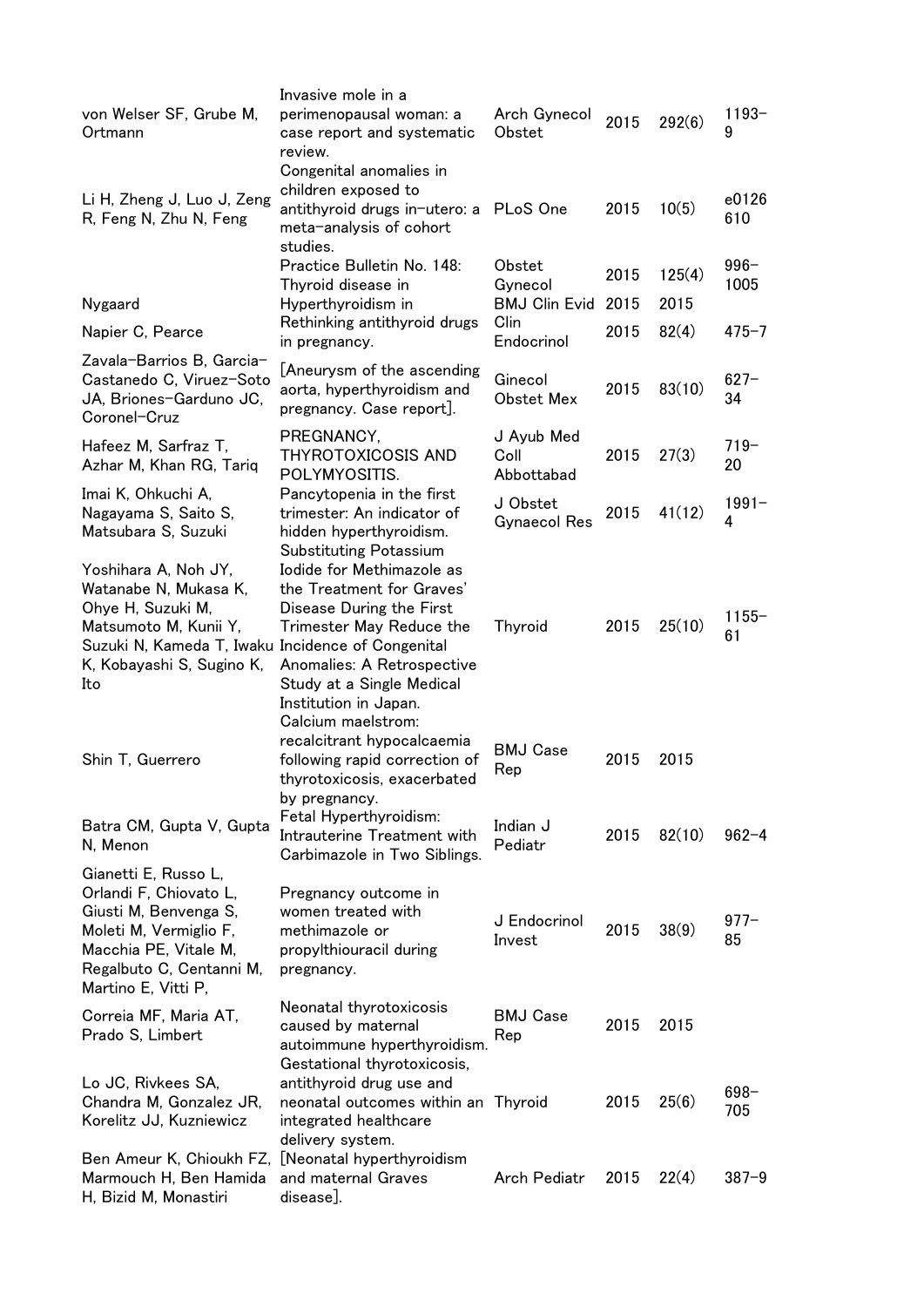| Khater C, Ceccaldi PF,<br>Poujade O, Banige M,<br>Ottenwalter A, Luton                             | Foetal thyroid dysfunction:<br>treat the mother first!                                                                                                                         | Horm Res<br>Paediatr                     | 2015 | 83(2)          | $136 -$<br>40  |
|----------------------------------------------------------------------------------------------------|--------------------------------------------------------------------------------------------------------------------------------------------------------------------------------|------------------------------------------|------|----------------|----------------|
| Andersen SL, Olsen J,<br>Carle A, Laurberg                                                         | Hyperthyroidism incidence<br>fluctuates widely in and<br>around pregnancy and is at<br>variance with some other<br>autoimmune diseases: a<br>Danish population-based<br>study. | J Clin<br>Endocrinol<br>Metab            | 2015 | 100(3)         | $1164-$<br>71  |
| King JR, Lachica R, Lee<br>RH, Montoro M, Mestman                                                  | Diagnosis and Management<br>of Hyperthyroidism in<br>Pregnancy: A Review.                                                                                                      | Obstet<br><b>Gynecol Surv</b>            | 2016 | 71(11)         | $675 -$<br>685 |
| De Leo S, Lee SY,<br><b>Braverman</b>                                                              | Hyperthyroidism.                                                                                                                                                               | Lancet                                   | 2016 | 388(100<br>47) | $906 -$<br>918 |
| Hawken C, Sarreau M,<br>Bernardin M, Delcourt AC,<br>Muller A, Lefort G,<br>Pernollet P, Marechaud | Management of Graves'<br>disease during pregnancy in<br>the Poitou-Charentes<br>Region.                                                                                        | Ann<br>Endocrinol<br>(Paris)             | 2016 | 77(5)          | $570 -$<br>577 |
| Ma G, Mao R, Zhai                                                                                  | Hyperthyroidism secondary<br>to hysterosalpingography: an<br>extremely rare complication:<br>A case report.                                                                    | Medicine<br>(Baltimore)                  | 2016 | 95(49)         | e5588          |
| Radacic-Aumiler M,<br>Kraljickovic I, Edeljic-Turk<br>V, Makar-Ausperger K,<br>Likic R, Simic      | No Adverse Effects After<br>Radioiodine Treatment at 3<br>Weeks of Pregnancy.                                                                                                  | Clin Nucl Med 2016                       |      | 41(12)         | $964 -$<br>965 |
| Horvat O, Tomic Z,<br>Mijatovic V, Sabo                                                            | DRUG UTILIZATION IN<br>TREATMENT OF THYROID<br><b>DISORDERS DURING</b><br>PREGNANCY IN SERBIA.                                                                                 | Med Pregl                                | 2016 | $69(1-2)$ 11-5 |                |
| Bakas P, Tzouma C,<br>Creatsa M, Boutas I,<br>Hassiakos                                            | Maternal hyperthyroidism<br>after intrauterine<br>insemination due to<br>hypertrophic action of<br>human chorionic                                                             | Clin Exp<br>Obstet<br>Gynecol            | 2016 | 43(3)          | $446 - 7$      |
| Guan L, Chen G, Zhang J,<br>Wang                                                                   | The preliminary clinical<br>observation and analysis of<br>childbearingage women with<br>a history of iodine-131<br>treatment for Graves'                                      | Biosci Trends 2016                       |      | 10(4)          | $307 -$<br>14  |
| Andersen SL, Olsen J,<br>Laurberg                                                                  | Maternal thyroid disease in<br>the Danish National Birth<br>Cohort: prevalence and risk<br>factors.                                                                            | Eur J<br>Endocrinol                      | 2016 | 174(2)         | $203 -$<br>12  |
| Munoz JL, Kessler AA,<br>Felig P, Curtis J, Evans                                                  | Sequential Amniotic Fluid<br><b>Thyroid Hormone Changes</b><br>Correlate with Goiter<br>Shrinkage following in utero<br>Thyroxine Therapy.<br>Effects of methimazole and       | Fetal Diagn<br>Ther                      | 2016 | 39(3)          | $222 - 7$      |
| Song R, Lin H, Chen Y,<br>Zhang X, Feng                                                            | propylthiouracil exposure<br>during pregnancy on the risk<br>of neonatal congenital<br>malformations: A meta-<br>analysis.                                                     | PLoS One                                 | 2017 | 12(7)          | e0180<br>108   |
| Andersen                                                                                           | Risk of embryopathies with<br>use of antithyroidal<br>medications.                                                                                                             | Curr Opin<br>Endocrinol<br>Diabetes Obes | 2017 | 24(5)          | $364-$<br>371  |